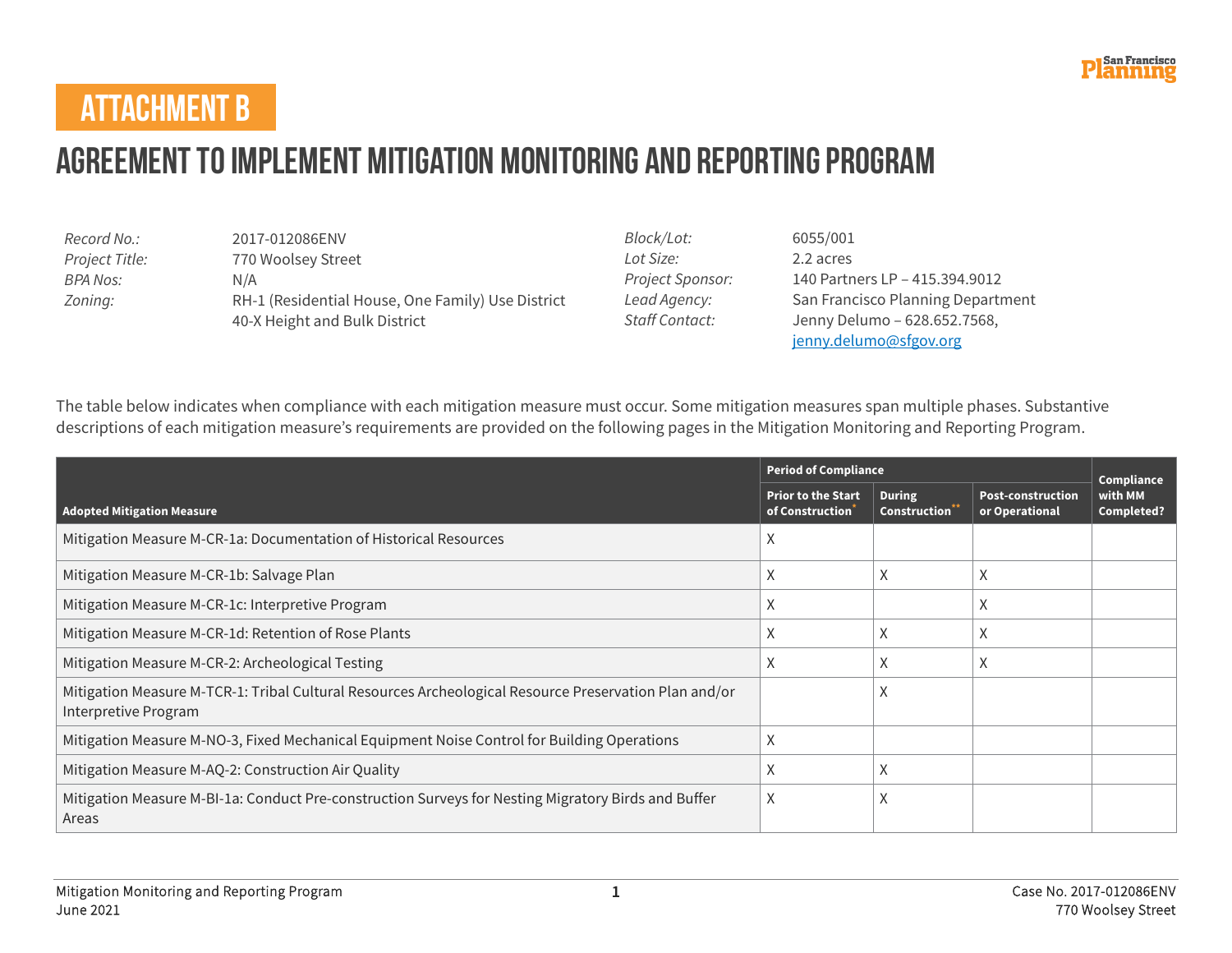|                                                                                                                                             | Period of Compliance                                      |                                            | Compliance                                 |                       |
|---------------------------------------------------------------------------------------------------------------------------------------------|-----------------------------------------------------------|--------------------------------------------|--------------------------------------------|-----------------------|
| Adopted Mitigation Measure                                                                                                                  | <b>Prior to the Start</b><br>of Construction <sup>*</sup> | <b>During</b><br>Construction <sup>*</sup> | <b>Post-construction</b><br>or Operational | with MM<br>Completed? |
| Mitigation Measure M-BI-1b: Avoidance and Minimization Measures for Bats                                                                    |                                                           |                                            |                                            |                       |
| Mitigation Measure M-GE-5a: Worker Environmental Awareness Training During Ground Disturbing<br><b>Construction Activities</b>              |                                                           |                                            |                                            |                       |
| Mitigation Measure M-GE-5b: Discovery of Unanticipated Paleontological Resources during Ground<br><b>Disturbing Construction Activities</b> |                                                           |                                            |                                            |                       |

\* Prior to any ground disturbing activities at the project site.<br>\*\* Construction is broadly defined to include any physical activities associated with construction of a development project including, but not limited to: si foundation installation, and building construction.

I agree to implement the attached mitigation measure(s) as a condition of project approval.

Property Owner or Legal Agent Signature Date

Note to sponsor: Please contact [CPC.EnvironmentalMonitoring@sfgov.org](mailto:CPC.EnvironmentalMonitoring@sfgov.org) to begin the environmental monitoring process prior to the submittal of your building permits to the San Francisco Department Building Inspection.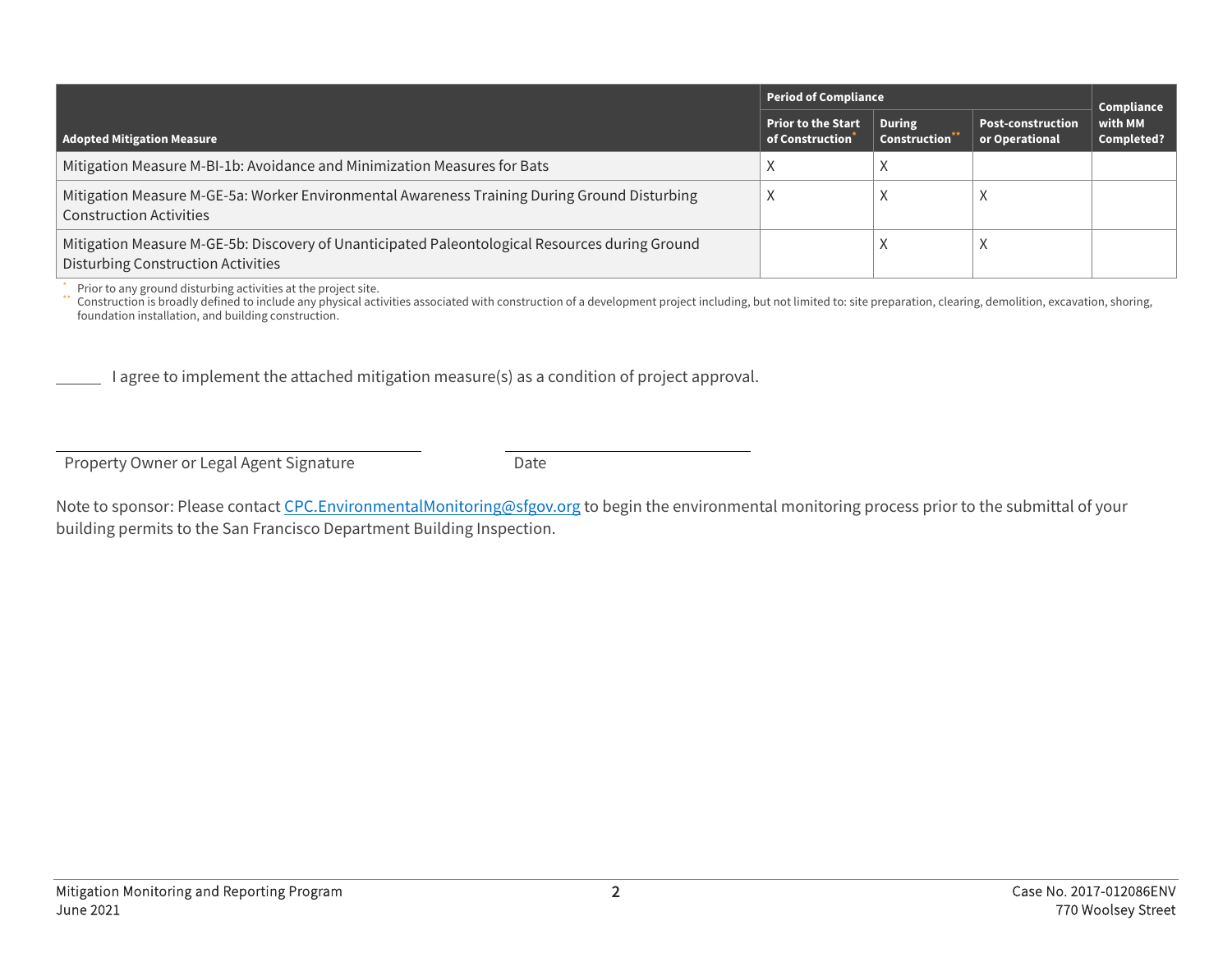## **ATTACHMENT B**

### **Mitigation Monitoring and Reporting Program**

|                                                                                                                                                                                                                                                                                                                                                                                                                                                                                                                                                                                                                                                                                                                                                                                                                                                                                                                                                                                                                                        | MONITORING AND REPORTING PROGRAM <sup>a</sup>                                                                                                               |                                                  |                                                      |                                                                                                       |
|----------------------------------------------------------------------------------------------------------------------------------------------------------------------------------------------------------------------------------------------------------------------------------------------------------------------------------------------------------------------------------------------------------------------------------------------------------------------------------------------------------------------------------------------------------------------------------------------------------------------------------------------------------------------------------------------------------------------------------------------------------------------------------------------------------------------------------------------------------------------------------------------------------------------------------------------------------------------------------------------------------------------------------------|-------------------------------------------------------------------------------------------------------------------------------------------------------------|--------------------------------------------------|------------------------------------------------------|-------------------------------------------------------------------------------------------------------|
| <b>Adopted Mitigation Measures</b>                                                                                                                                                                                                                                                                                                                                                                                                                                                                                                                                                                                                                                                                                                                                                                                                                                                                                                                                                                                                     | Implementation<br><b>Responsibility</b>                                                                                                                     | <b>Mitigation Schedule</b>                       | <b>Monitoring/Reporting</b><br><b>Responsibility</b> | <b>Monitoring Actions/</b><br><b>Completion Criteria</b>                                              |
|                                                                                                                                                                                                                                                                                                                                                                                                                                                                                                                                                                                                                                                                                                                                                                                                                                                                                                                                                                                                                                        | MITIGATION MEASURES AGREED TO BY PROJECT SPONSOR                                                                                                            |                                                  |                                                      |                                                                                                       |
|                                                                                                                                                                                                                                                                                                                                                                                                                                                                                                                                                                                                                                                                                                                                                                                                                                                                                                                                                                                                                                        | <b>CULTURAL RESOURCES/HISTORIC ARCHITECTURAL</b>                                                                                                            |                                                  |                                                      |                                                                                                       |
| Mitigation Measure M-CR-1a: Documentation of Historical Resources                                                                                                                                                                                                                                                                                                                                                                                                                                                                                                                                                                                                                                                                                                                                                                                                                                                                                                                                                                      |                                                                                                                                                             |                                                  |                                                      |                                                                                                       |
| Prior to the issuance of any demolition permit, the project sponsor shall retain a<br>professional who meets the Secretary of the Interior's Professional Qualification<br>Standards for Architectural History to prepare written and photographic<br>documentation of greenhouses 1-18, the boiler house, the garage/storage building,<br>the mixing shed, water tank, pesticide tank, hand-dug wells, and site in general<br>including circulation paths and spatial arrangements. The documentation shall be<br>prepared based on the National Park Service's Historic American Buildings Survey<br>(HABS) or the Historic American Landscape Survey (HALS). This type of<br>documentation is based on the Secretary of the Interior's Standards and Guidelines<br>for Architectural and Engineering Documentation and the National Park Service's<br>policy for photographic documentation, as outlined in the National Register and<br>National Historic Landmarks Survey Photo Policy Expansion. Documentation shall<br>include: | Project sponsor in<br>consultation with a<br>professional who<br>meets the Secretary of<br>the Interior's<br>Professional<br><b>Qualification Standards</b> | Prior to issuance<br>of the demolition<br>permit | Planning<br>Department<br><b>Preservation Staff</b>  | Considered<br>complete upon<br>approval of the<br>documentation<br>and transmittal<br>to repositories |
| Accurate scaled mapping and architectural descriptions. If available, any existing<br>scaled architectural plans will also be included.                                                                                                                                                                                                                                                                                                                                                                                                                                                                                                                                                                                                                                                                                                                                                                                                                                                                                                |                                                                                                                                                             |                                                  |                                                      |                                                                                                       |
| Photographs in large-format (4"x5") black-and-white negatives and 8"x10"<br>enlargements. Digital photography may be substituted for large-format negative<br>photography if archived locally.                                                                                                                                                                                                                                                                                                                                                                                                                                                                                                                                                                                                                                                                                                                                                                                                                                         |                                                                                                                                                             |                                                  |                                                      |                                                                                                       |
| A report containing site-specific history and appropriate contextual information.<br>This information shall be gathered through site-specific and comparative<br>archival research and oral history collection as appropriate.                                                                                                                                                                                                                                                                                                                                                                                                                                                                                                                                                                                                                                                                                                                                                                                                         |                                                                                                                                                             |                                                  |                                                      |                                                                                                       |
| Print-on-Demand Book. The Print-on-Demand book shall be made available to<br>the public for distribution. The project sponsor shall make the content from the                                                                                                                                                                                                                                                                                                                                                                                                                                                                                                                                                                                                                                                                                                                                                                                                                                                                          |                                                                                                                                                             |                                                  |                                                      |                                                                                                       |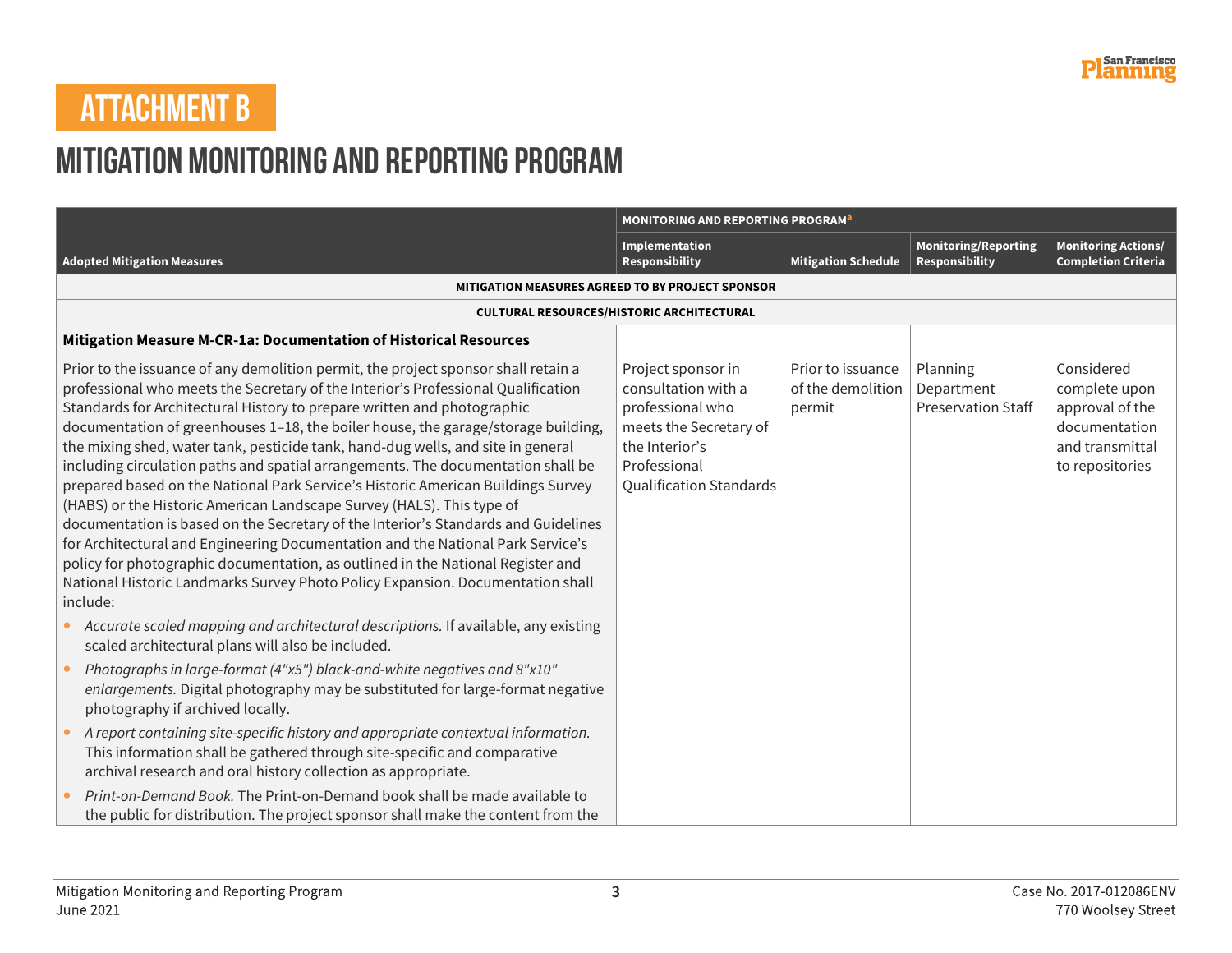|                                                                                                                                                                                                                                                                                                                                                                                                                                                                                                                                                                                                                                                                                                                                                                                                                                                                                                                                                                                                                                         | <b>MONITORING AND REPORTING PROGRAM</b> <sup>a</sup> |                            |                                               |                                                          |  |
|-----------------------------------------------------------------------------------------------------------------------------------------------------------------------------------------------------------------------------------------------------------------------------------------------------------------------------------------------------------------------------------------------------------------------------------------------------------------------------------------------------------------------------------------------------------------------------------------------------------------------------------------------------------------------------------------------------------------------------------------------------------------------------------------------------------------------------------------------------------------------------------------------------------------------------------------------------------------------------------------------------------------------------------------|------------------------------------------------------|----------------------------|-----------------------------------------------|----------------------------------------------------------|--|
| <b>Adopted Mitigation Measures</b>                                                                                                                                                                                                                                                                                                                                                                                                                                                                                                                                                                                                                                                                                                                                                                                                                                                                                                                                                                                                      | Implementation<br><b>Responsibility</b>              | <b>Mitigation Schedule</b> | <b>Monitoring/Reporting</b><br>Responsibility | <b>Monitoring Actions/</b><br><b>Completion Criteria</b> |  |
| historical report, historical photographs, HABS photography, measured<br>drawings, and field notes available to the public through a preexisting print-on-<br>demand book service. This service will print and mail softcover books containing<br>the aforementioned materials to members of the public who have paid a<br>nominal fee. The sponsor shall not be required to pay ongoing printing fees once<br>the book has been made available through the service.                                                                                                                                                                                                                                                                                                                                                                                                                                                                                                                                                                    |                                                      |                            |                                               |                                                          |  |
| The project sponsor shall transmit such documentation to the planning department<br>and to repositories including the History Room of the San Francisco Public Library,<br>San Francisco Heritage, the California Historical Society, the Northwest Information<br>Center of the California Historical Information Resource System, and local or<br>neighborhood historical societies. The qualified consultant will determine the<br>requested documentation type for each facility, and the project sponsor will<br>conduct outreach to identify other interested repositories. All documentation shall<br>first be scoped and then be reviewed and approved by the planning department's<br>preservation staff prior to issuance of the demolition or site permit.<br>Prior to the issuance of any demolition permit, the project sponsor shall retain a<br>qualified professional to undertake video documentation of the affected historical<br>resource and its setting. This mitigation measure would supplement the traditional |                                                      |                            |                                               |                                                          |  |
| HABS/HALS documentation, and would enhance the collection of reference<br>materials that would be available to the public and inform future research.<br>The documentation shall be conducted by a professional videographer with<br>experience recording architectural resources. The professional videographer shall<br>provide a storyboard of the proposed video recordation for review and approval by<br>Planning Department preservation staff.                                                                                                                                                                                                                                                                                                                                                                                                                                                                                                                                                                                  |                                                      |                            |                                               |                                                          |  |
| The final video shall be reviewed and approved by the planning department<br>preservation staff prior to issuance of a demolition permit or site permit or issuance<br>of any Building Permits for the project. Archival copies of the video documentation<br>shall be submitted to the planning department, and to repositories including:<br>History Room at the San Francisco Public Library, San Francisco Heritage, Prelinger<br>Archives, and the California Historical Society. This mitigation measure would<br>supplement the traditional HABS documentation, and would enhance the collection<br>of reference materials that would be available to the public and inform future<br>research.                                                                                                                                                                                                                                                                                                                                  |                                                      |                            |                                               |                                                          |  |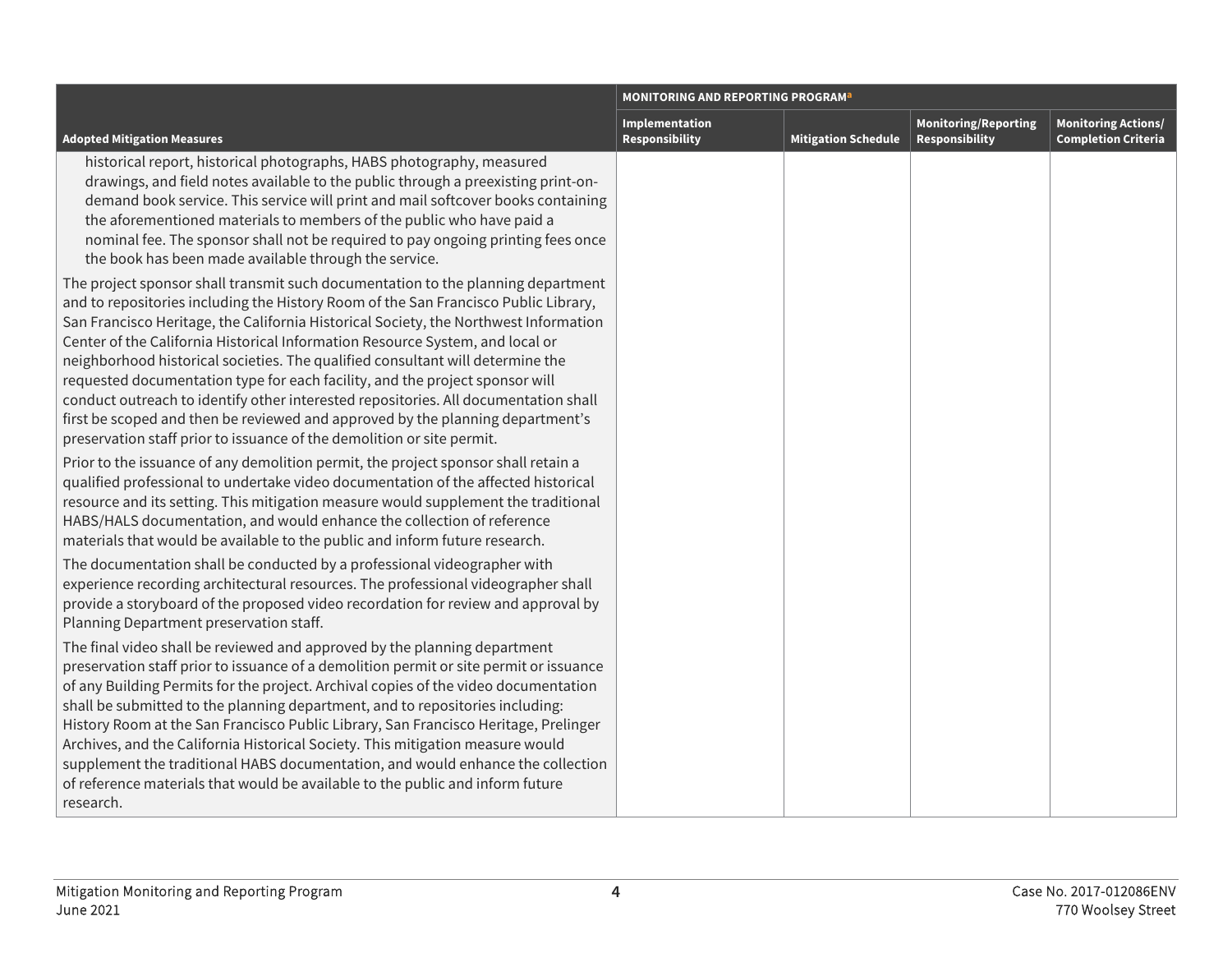|                                                                                                                                                                                                                                                                                                                                                                                                                                                                                                                                                                                                                                                                                                                                                                                                                                                                                                                                                                                                                                                                                                                                                                                                                                                                                                                                                                  | <b>MONITORING AND REPORTING PROGRAM<sup>a</sup></b>                                                                                                                                                                                                                                                 |                                                                                                                                                                                                                      |                                                      |                                                                                                                                                        |
|------------------------------------------------------------------------------------------------------------------------------------------------------------------------------------------------------------------------------------------------------------------------------------------------------------------------------------------------------------------------------------------------------------------------------------------------------------------------------------------------------------------------------------------------------------------------------------------------------------------------------------------------------------------------------------------------------------------------------------------------------------------------------------------------------------------------------------------------------------------------------------------------------------------------------------------------------------------------------------------------------------------------------------------------------------------------------------------------------------------------------------------------------------------------------------------------------------------------------------------------------------------------------------------------------------------------------------------------------------------|-----------------------------------------------------------------------------------------------------------------------------------------------------------------------------------------------------------------------------------------------------------------------------------------------------|----------------------------------------------------------------------------------------------------------------------------------------------------------------------------------------------------------------------|------------------------------------------------------|--------------------------------------------------------------------------------------------------------------------------------------------------------|
| <b>Adopted Mitigation Measures</b>                                                                                                                                                                                                                                                                                                                                                                                                                                                                                                                                                                                                                                                                                                                                                                                                                                                                                                                                                                                                                                                                                                                                                                                                                                                                                                                               | Implementation<br><b>Responsibility</b>                                                                                                                                                                                                                                                             | <b>Mitigation Schedule</b>                                                                                                                                                                                           | <b>Monitoring/Reporting</b><br><b>Responsibility</b> | <b>Monitoring Actions/</b><br><b>Completion Criteria</b>                                                                                               |
| Mitigation Measure M-CR-1b: Salvage Plan                                                                                                                                                                                                                                                                                                                                                                                                                                                                                                                                                                                                                                                                                                                                                                                                                                                                                                                                                                                                                                                                                                                                                                                                                                                                                                                         |                                                                                                                                                                                                                                                                                                     |                                                                                                                                                                                                                      |                                                      |                                                                                                                                                        |
| Prior to the issuance of any demolition permit that would remove character-<br>defining features of, or demolish, contributing historic architectural resources on<br>the project site, the project sponsor shall determine in consultation with planning<br>staff whether any such features may be feasibly salvaged, in whole or in part, during<br>demolition/reconstruction. The project sponsor shall make a good faith effort to<br>salvage materials of historical interest to be utilized as part of the interpretative<br>program and for reconstruction of the boiler house, greenhouses 1 and 2, and<br>fencing. A Salvage Plan shall be prepared by a qualified architectural historian or<br>historic architect who meets the Secretary of the Interior's Professional<br>Qualification Standards and submitted to planning department staff. The salvage<br>plan shall be approved by planning department staff prior to issuance of the<br>demolition permit.                                                                                                                                                                                                                                                                                                                                                                                     | Project sponsor in<br>consultation with<br>planning staff and a<br>qualified architectural<br>historian or historic<br>architect who meets<br>the Secretary of the<br>Interior's Professional<br><b>Qualification Standards</b><br>if a salvage plan is<br>prepared                                 | Prior to issuance<br>of the demolition<br>permit                                                                                                                                                                     | Planning<br>Department                               | Considered<br>complete upon<br>determination<br>that no features<br>are present that<br>can be salvaged<br>or after approval<br>of the salvage<br>plan |
| Mitigation Measure M-CR-1c: Interpretive Program                                                                                                                                                                                                                                                                                                                                                                                                                                                                                                                                                                                                                                                                                                                                                                                                                                                                                                                                                                                                                                                                                                                                                                                                                                                                                                                 |                                                                                                                                                                                                                                                                                                     |                                                                                                                                                                                                                      |                                                      |                                                                                                                                                        |
| The project sponsor shall facilitate the development of an interpretive program<br>focused on the history of the project site highlighting the retained rose plants and<br>reconstructed greenhouses. The planning department shall review the proposed<br>reconstruction plan for greenhouses 1 and 2 and boiler house to ensure the<br>retention of character defining features as feasible, and the reuse of salvaged<br>materials and replacement materials. The interpretive program should be<br>developed and implemented by a qualified preservation professional with<br>demonstrated experience in displaying information and graphics to the public in a<br>visually interesting manner. As feasible, coordination with local artists should occur.<br>The primary goal of the program is to educate visitors and future residents about<br>the property's historical themes, associations, and lost contributing features within<br>broader historical, social, and physical landscape contexts.<br>This program shall be initially outlined in a proposal for an Historic Resources Public<br>Interpretive Plan subject to review and approval by planning department<br>preservation staff prior to approval of the demolition permit. The plan will include<br>the general parameters of the interpretive program including the substance, media, | Project sponsor in<br>coordination with an<br>architectural historian<br>or historian who meets<br>the Secretary of the<br>Interior's Professional<br><b>Qualification Standards</b><br>and an exhibit designer<br>or landscape architect<br>with historical<br>interpretation design<br>experience | Prior to approval<br>of the demolition<br>permit for the<br>interpretive<br>program<br>proposal and<br>prior to issuance<br>of a Temporary<br>Certificate of<br>Occupancy for<br>detailed<br>interpretive<br>program | Planning<br>Department                               | Considered<br>complete after<br>approval of the<br>detailed<br>interpretive<br>program                                                                 |
| and other elements of the interpretative program, which shall include within<br>publicly accessible areas of the project site a permanent display(s) of interpretive<br>materials concerning the history and architectural features of the historic resource,                                                                                                                                                                                                                                                                                                                                                                                                                                                                                                                                                                                                                                                                                                                                                                                                                                                                                                                                                                                                                                                                                                    |                                                                                                                                                                                                                                                                                                     |                                                                                                                                                                                                                      |                                                      |                                                                                                                                                        |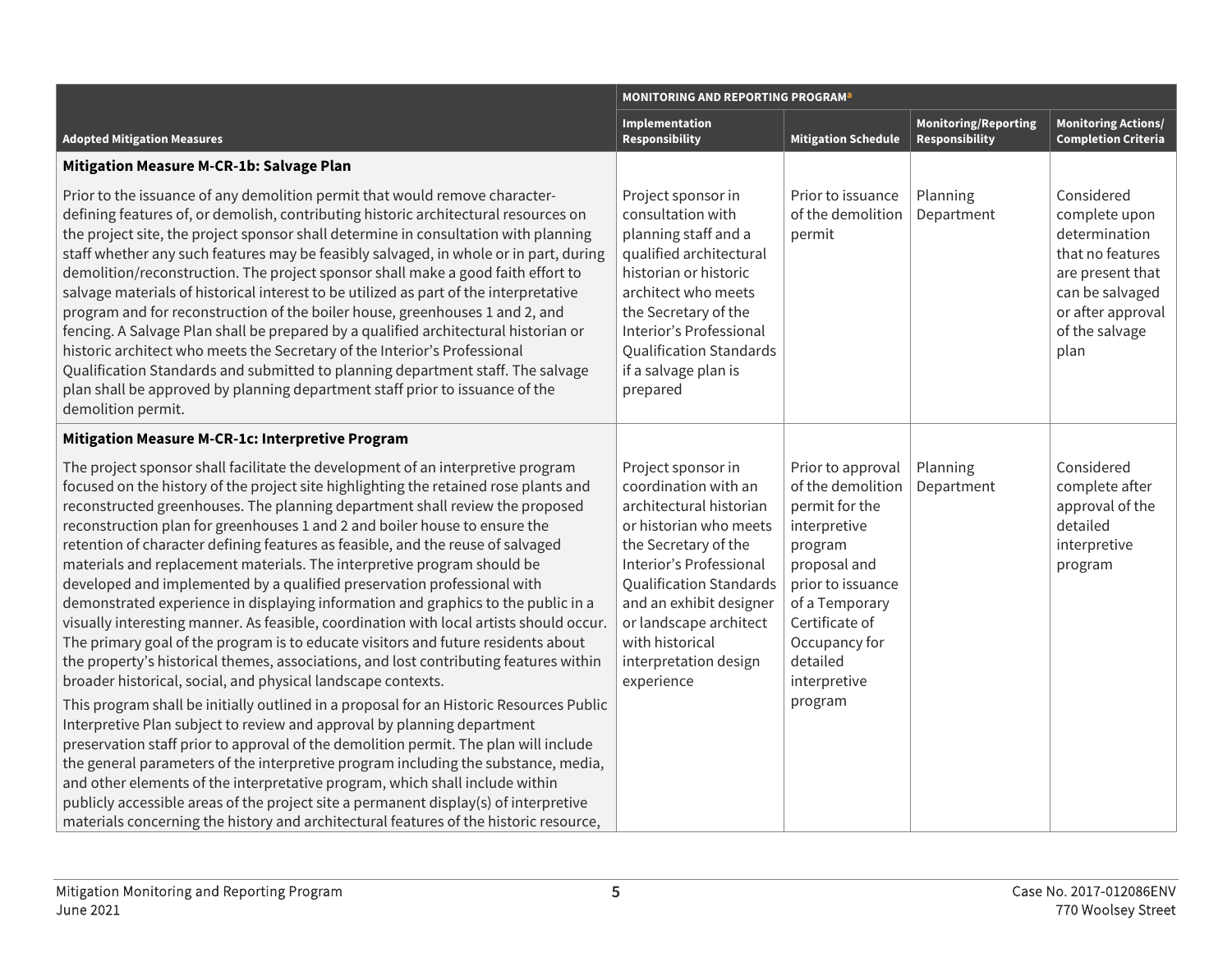|                                                                                                                                                                                                                                                                                                                                                                                                                                                                                                                                                                                                                                                                                                                                                                                                                                                                                                                                                                                                                                                                                             | <b>MONITORING AND REPORTING PROGRAM<sup>a</sup></b>                                                                                                      |                                                                                                  |                                                      |                                                                                               |
|---------------------------------------------------------------------------------------------------------------------------------------------------------------------------------------------------------------------------------------------------------------------------------------------------------------------------------------------------------------------------------------------------------------------------------------------------------------------------------------------------------------------------------------------------------------------------------------------------------------------------------------------------------------------------------------------------------------------------------------------------------------------------------------------------------------------------------------------------------------------------------------------------------------------------------------------------------------------------------------------------------------------------------------------------------------------------------------------|----------------------------------------------------------------------------------------------------------------------------------------------------------|--------------------------------------------------------------------------------------------------|------------------------------------------------------|-----------------------------------------------------------------------------------------------|
| <b>Adopted Mitigation Measures</b>                                                                                                                                                                                                                                                                                                                                                                                                                                                                                                                                                                                                                                                                                                                                                                                                                                                                                                                                                                                                                                                          | Implementation<br>Responsibility                                                                                                                         | <b>Mitigation Schedule</b>                                                                       | <b>Monitoring/Reporting</b><br><b>Responsibility</b> | <b>Monitoring Actions/</b><br><b>Completion Criteria</b>                                      |
| including both the site as a whole and the individual contributing buildings and<br>features. The interpretative plan should also explore contributing to digital<br>platforms that are publicly accessible.                                                                                                                                                                                                                                                                                                                                                                                                                                                                                                                                                                                                                                                                                                                                                                                                                                                                                |                                                                                                                                                          |                                                                                                  |                                                      |                                                                                               |
| The detailed content, media, and other characteristics of such an interpretive<br>program, including a maintenance plan, shall be coordinated with the retention of the<br>surviving rose plants (Mitigation Measure M-CR-1d) and approved by planning<br>department staff prior to issuance of a Temporary Certificate of Occupancy.                                                                                                                                                                                                                                                                                                                                                                                                                                                                                                                                                                                                                                                                                                                                                       |                                                                                                                                                          |                                                                                                  |                                                      |                                                                                               |
| Mitigation Measure M-CR-1d: Retention of Rose Plants                                                                                                                                                                                                                                                                                                                                                                                                                                                                                                                                                                                                                                                                                                                                                                                                                                                                                                                                                                                                                                        |                                                                                                                                                          |                                                                                                  |                                                      |                                                                                               |
| Prior to the issuance of any demolition permit, the project sponsor shall prepare a<br>relocation and care plan for the surviving rose plants located within and around the<br>greenhouses. This plan shall include specific locations for temporary relocation<br>during construction, and permanent relocation to portions of the project site. In<br>addition, the plan shall detail the care and maintenance protocols to ensure plant<br>health both during the interim relocation and once in their final location. Final<br>relocation sites of the rose plants shall include as many onsite locations as possible,<br>including at least one location within the publicly accessible areas of the project<br>site. This plan shall be prepared by a qualified horticultural expert or other<br>landscape professional knowledgeable in the transplant and care of roses. The<br>relocation plan shall be coordinated with the interpretive program (Mitigation<br>Measure M-CR-1c) and approved by planning department staff prior to<br>commencement of any demolition activities. | Project sponsor and a<br>qualified horticultural<br>expert or other<br>landscape professional<br>knowledgeable in the<br>transplant and care of<br>roses | Prior to issuance<br>of a demolition<br>permit                                                   | Planning<br>Department                               | Considered<br>complete after<br>relocation and<br>care plan is<br>approved                    |
| <b>Mitigation Measure M-CR-2: Archeological Testing</b>                                                                                                                                                                                                                                                                                                                                                                                                                                                                                                                                                                                                                                                                                                                                                                                                                                                                                                                                                                                                                                     |                                                                                                                                                          |                                                                                                  |                                                      |                                                                                               |
| Based on a reasonable presumption that archeological resources may be present<br>within the project site, the following measures shall be undertaken to avoid any<br>potentially significant adverse effect from the proposed project on buried or<br>submerged historical resources. The project sponsor shall retain the services of an<br>archeological consultant having expertise in California prehistoric and urban<br>historical archeology. The archeological consultant shall undertake an archeological<br>testing program as specified herein. In addition, the consultant shall be available to<br>conduct an archeological monitoring and/or data recovery program if required<br>pursuant to this measure. The archeological consultant's work shall be conducted in<br>accordance with this measure at the direction of the Environmental Review Officer<br>(ERO). All plans and reports prepared by the consultant as specified herein shall be                                                                                                                            | Project sponsor's<br>qualified archeological<br>consultant and<br>construction<br>contractor.                                                            | Prior to issuance<br>of construction<br>permits and<br>throughout the<br>construction<br>period. | Environmental<br><b>Review Officer</b>               | Considered<br>complete after<br>Final<br>Archeological<br>Resources<br>Report is<br>approved. |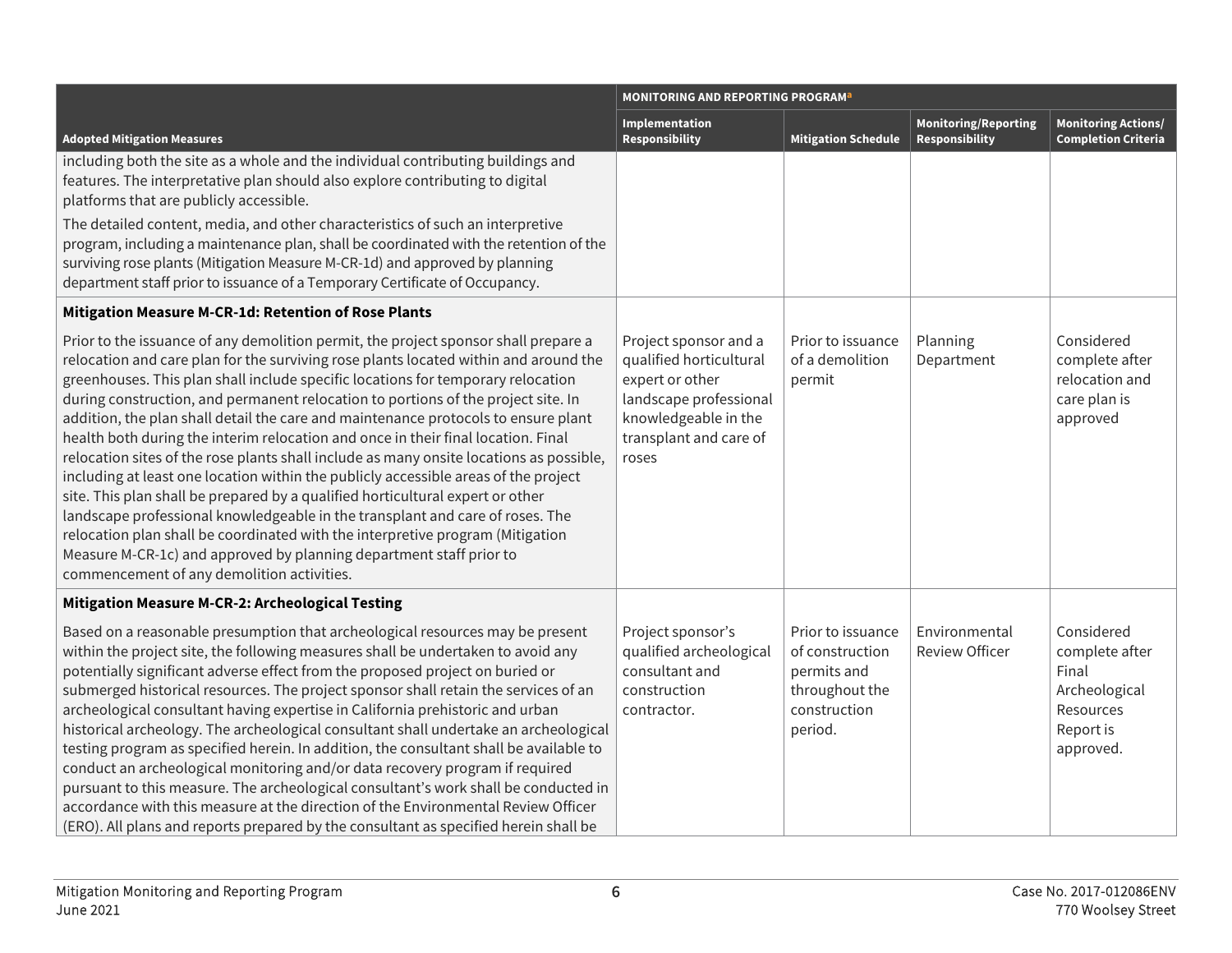|                                                                                                                                                                                                                                                                                                                                                                                                                                                                                                                                                                                                                                                                                                                                                                                                                                                                                                                                                                                                                                                                                                                                                                                                                                                                                                                                                                                                                                                                                                                                                                                                                                                                                                                                                                                                           | <b>MONITORING AND REPORTING PROGRAM<sup>a</sup></b>                                           |                                                                                                  |                                               |                                                                               |
|-----------------------------------------------------------------------------------------------------------------------------------------------------------------------------------------------------------------------------------------------------------------------------------------------------------------------------------------------------------------------------------------------------------------------------------------------------------------------------------------------------------------------------------------------------------------------------------------------------------------------------------------------------------------------------------------------------------------------------------------------------------------------------------------------------------------------------------------------------------------------------------------------------------------------------------------------------------------------------------------------------------------------------------------------------------------------------------------------------------------------------------------------------------------------------------------------------------------------------------------------------------------------------------------------------------------------------------------------------------------------------------------------------------------------------------------------------------------------------------------------------------------------------------------------------------------------------------------------------------------------------------------------------------------------------------------------------------------------------------------------------------------------------------------------------------|-----------------------------------------------------------------------------------------------|--------------------------------------------------------------------------------------------------|-----------------------------------------------|-------------------------------------------------------------------------------|
| <b>Adopted Mitigation Measures</b>                                                                                                                                                                                                                                                                                                                                                                                                                                                                                                                                                                                                                                                                                                                                                                                                                                                                                                                                                                                                                                                                                                                                                                                                                                                                                                                                                                                                                                                                                                                                                                                                                                                                                                                                                                        | <b>Implementation</b><br><b>Responsibility</b>                                                | <b>Mitigation Schedule</b>                                                                       | <b>Monitoring/Reporting</b><br>Responsibility | <b>Monitoring Actions/</b><br><b>Completion Criteria</b>                      |
| submitted first and directly to the ERO for review and comment and shall be<br>considered draft reports subject to revision until final approval by the ERO.<br>Archeological monitoring and/or data recovery programs required by this measure<br>could suspend construction of the project for up to a maximum of four weeks. At the<br>direction of the ERO, the suspension of construction can be extended beyond four<br>weeks only if such a suspension is the only feasible means to reduce to a less than<br>significant level potential effects on a significant archeological resource as defined<br>in CEQA Guidelines section 15064.5(a)(c).                                                                                                                                                                                                                                                                                                                                                                                                                                                                                                                                                                                                                                                                                                                                                                                                                                                                                                                                                                                                                                                                                                                                                  |                                                                                               |                                                                                                  |                                               |                                                                               |
| Archeological Testing Program. The archeological testing program shall be<br>conducted in accordance with the approved Archeological Testing Plan (ATP). The<br>purpose of the archeological testing program will be to determine to the extent<br>possible the presence or absence of archeological resources and to identify and to<br>evaluate whether any archeological resource encountered on the site constitutes an<br>historical resource under CEQA.<br>The archeological consultant and the ERO shall consult on the scope of the ATP<br>reasonably prior to any project-related soils disturbing activities commencing. The<br>archeological consultant shall prepare and submit to the ERO for review and<br>approval an ATP. The ATP shall identify the property types of the expected<br>archeological resource(s) that potentially could be adversely affected by the<br>proposed project, lay out what scientific/historical research questions are<br>applicable to the expected resource, what data classes the resource is expected to<br>possess, and how the expected data classes would address the applicable research<br>questions. The ATP shall also identify the testing method to be used, and the<br>locations recommended for testing and shall identify archeological monitoring<br>requirements for construction soil disturbance as warranted. The archeologist shall<br>implement the approved testing as specified in the approved ATP prior to and/or<br>during construction. The archeologist shall consult with the ERO at the conclusion<br>of testing to report testing results, determine whether data recovery is needed, and<br>provide construction monitoring recommendations and shall implement<br>monitoring as determined in consultation with the ERO. | Project sponsor's<br>qualified archeological<br>consultant and<br>construction<br>contractor. | Prior to issuance<br>of construction<br>permits and<br>throughout the<br>construction<br>period. | Environmental<br><b>Review Officer</b>        | Considered<br>complete after<br>approval of<br>Archeological<br>Testing Plan. |
| Archeological Data Recovery Plan. If testing results are positive and the ERO<br>determines that an archeological data recovery program is warranted, the<br>archeological data recovery program shall be conducted in accord with an<br>archeological data recovery plan (ADRP). The archeological consultant, project                                                                                                                                                                                                                                                                                                                                                                                                                                                                                                                                                                                                                                                                                                                                                                                                                                                                                                                                                                                                                                                                                                                                                                                                                                                                                                                                                                                                                                                                                   | Project sponsor and<br>archeological<br>consultant and                                        | In the event that<br>an archeological<br>site is uncovered<br>during the                         | Planning<br>Department                        | Considered<br>complete upon<br>approval of Final                              |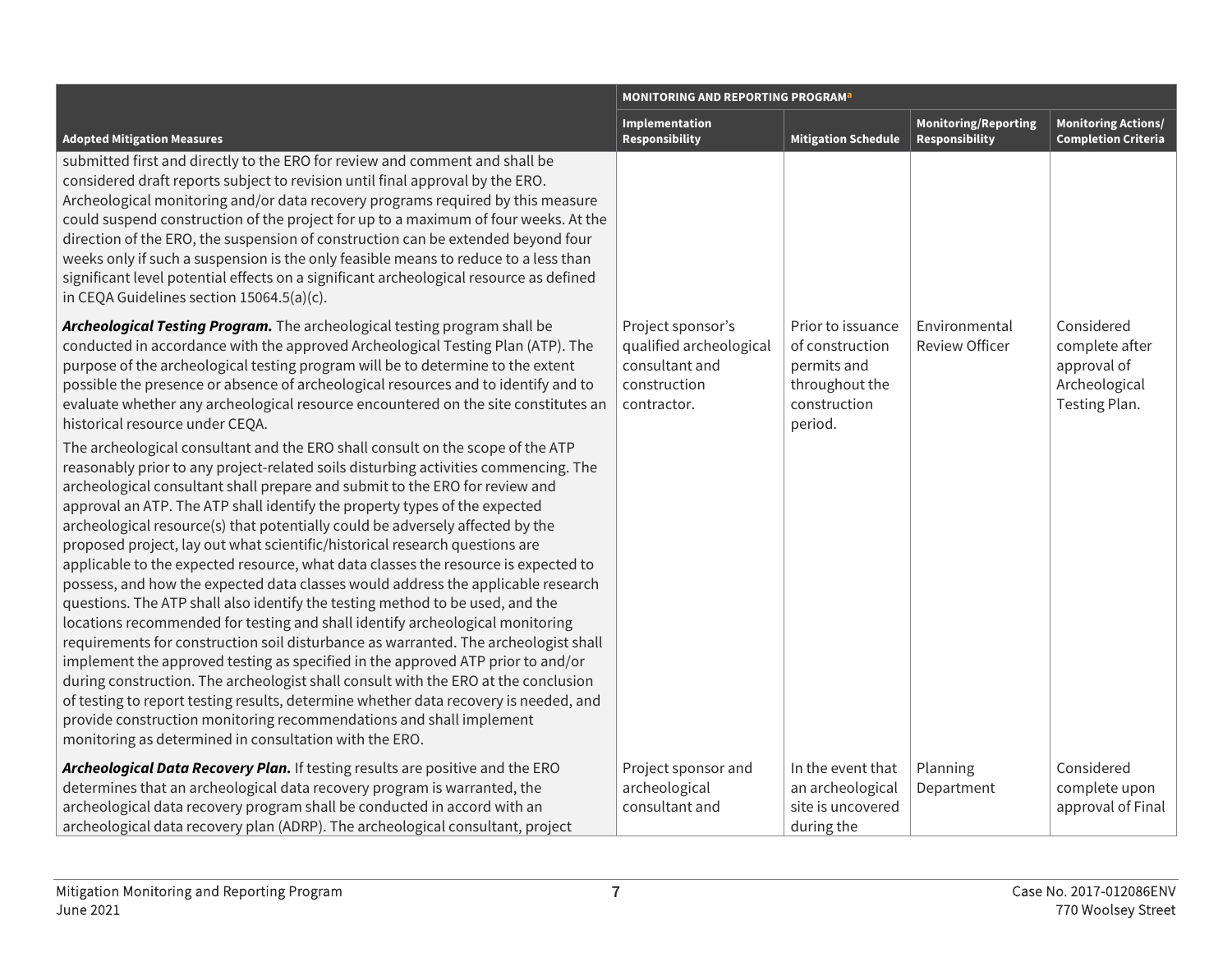|           |                                                                                                                                                                                                                                                                                                                                                                                                                                                                                                                                                                                                                                                                                                                                                                                                                                                                                                                                                                                                  | <b>MONITORING AND REPORTING PROGRAM<sup>a</sup></b>                                                        |                                                                                         |                                                                                            |                                                                                         |
|-----------|--------------------------------------------------------------------------------------------------------------------------------------------------------------------------------------------------------------------------------------------------------------------------------------------------------------------------------------------------------------------------------------------------------------------------------------------------------------------------------------------------------------------------------------------------------------------------------------------------------------------------------------------------------------------------------------------------------------------------------------------------------------------------------------------------------------------------------------------------------------------------------------------------------------------------------------------------------------------------------------------------|------------------------------------------------------------------------------------------------------------|-----------------------------------------------------------------------------------------|--------------------------------------------------------------------------------------------|-----------------------------------------------------------------------------------------|
|           | <b>Adopted Mitigation Measures</b>                                                                                                                                                                                                                                                                                                                                                                                                                                                                                                                                                                                                                                                                                                                                                                                                                                                                                                                                                               | Implementation<br><b>Responsibility</b>                                                                    | <b>Mitigation Schedule</b>                                                              | <b>Monitoring/Reporting</b><br>Responsibility                                              | <b>Monitoring Actions/</b><br><b>Completion Criteria</b>                                |
|           | sponsor, and ERO shall meet and consult on the scope of the ADRP prior to<br>preparation of a draft ADRP. The archeological consultant shall submit a draft ADRP<br>to the ERO. The ADRP shall identify how the proposed data recovery program will<br>preserve the significant information the archeological resource is expected to<br>contain. That is, the ADRP will identify what scientific/historical research questions<br>are applicable to the expected resource, what data classes the resource is expected<br>to possess, and how the expected data classes would address the applicable<br>research questions. Data recovery, in general, should be limited to the portions of<br>the historical property that could be adversely affected by the proposed project.<br>Destructive data recovery methods shall not be applied to portions of the<br>archeological resources if nondestructive methods are practical.<br>The scope of the ADRP shall include the following elements: | construction<br>contractor.                                                                                | construction<br>period.                                                                 |                                                                                            | Archeological<br>Results Report.                                                        |
| $\bullet$ | Field Methods and Procedures. Descriptions of proposed field strategies,<br>procedures, and operations.<br>Cataloguing and Laboratory Analysis. Description of selected cataloguing system                                                                                                                                                                                                                                                                                                                                                                                                                                                                                                                                                                                                                                                                                                                                                                                                       |                                                                                                            |                                                                                         |                                                                                            |                                                                                         |
| $\bullet$ | and artifact analysis procedures.<br>Discard and Deaccession Policy. Description of and rationale for field and post-<br>field discard and deaccession policies.                                                                                                                                                                                                                                                                                                                                                                                                                                                                                                                                                                                                                                                                                                                                                                                                                                 |                                                                                                            |                                                                                         |                                                                                            |                                                                                         |
| $\bullet$ | Interpretive Program. Consideration of an on-site/off-site public interpretive<br>program during the course of the archeological data recovery program.                                                                                                                                                                                                                                                                                                                                                                                                                                                                                                                                                                                                                                                                                                                                                                                                                                          |                                                                                                            |                                                                                         |                                                                                            |                                                                                         |
|           | Security Measures. Recommended security measures to protect the archeological<br>resource from vandalism, looting, and non-intentionally damaging activities.                                                                                                                                                                                                                                                                                                                                                                                                                                                                                                                                                                                                                                                                                                                                                                                                                                    |                                                                                                            |                                                                                         |                                                                                            |                                                                                         |
|           | Final Report. Description of proposed report format and distribution of results.                                                                                                                                                                                                                                                                                                                                                                                                                                                                                                                                                                                                                                                                                                                                                                                                                                                                                                                 |                                                                                                            |                                                                                         |                                                                                            |                                                                                         |
|           | Curation. Description of the procedures and recommendations for the curation<br>of any recovered data having potential research value, identification of<br>appropriate curation facilities, and a summary of the accession policies of the<br>curation facilities.                                                                                                                                                                                                                                                                                                                                                                                                                                                                                                                                                                                                                                                                                                                              |                                                                                                            |                                                                                         |                                                                                            |                                                                                         |
|           | Consultation with Descendant Communities. On discovery of an archeological site<br>associated with descendant Native Americans, the Overseas Chinese, or other<br>potentially interested descendant group an appropriate representative of the<br>descendant group and the ERO shall be contacted. The representative of the<br>descendant group shall be given the opportunity to monitor archeological field                                                                                                                                                                                                                                                                                                                                                                                                                                                                                                                                                                                   | The archeological<br>consultant, project<br>sponsor, and project<br>contractor, at the<br>direction of the | During testing<br>and if applicable<br>monitoring of<br>soils disturbing<br>activities. | Consultation with<br>Environmental<br>Review Officer on<br>identified<br>descendant group. | Descendant<br>group provides<br>recommendatio<br>ns and is given a<br>copy of the final |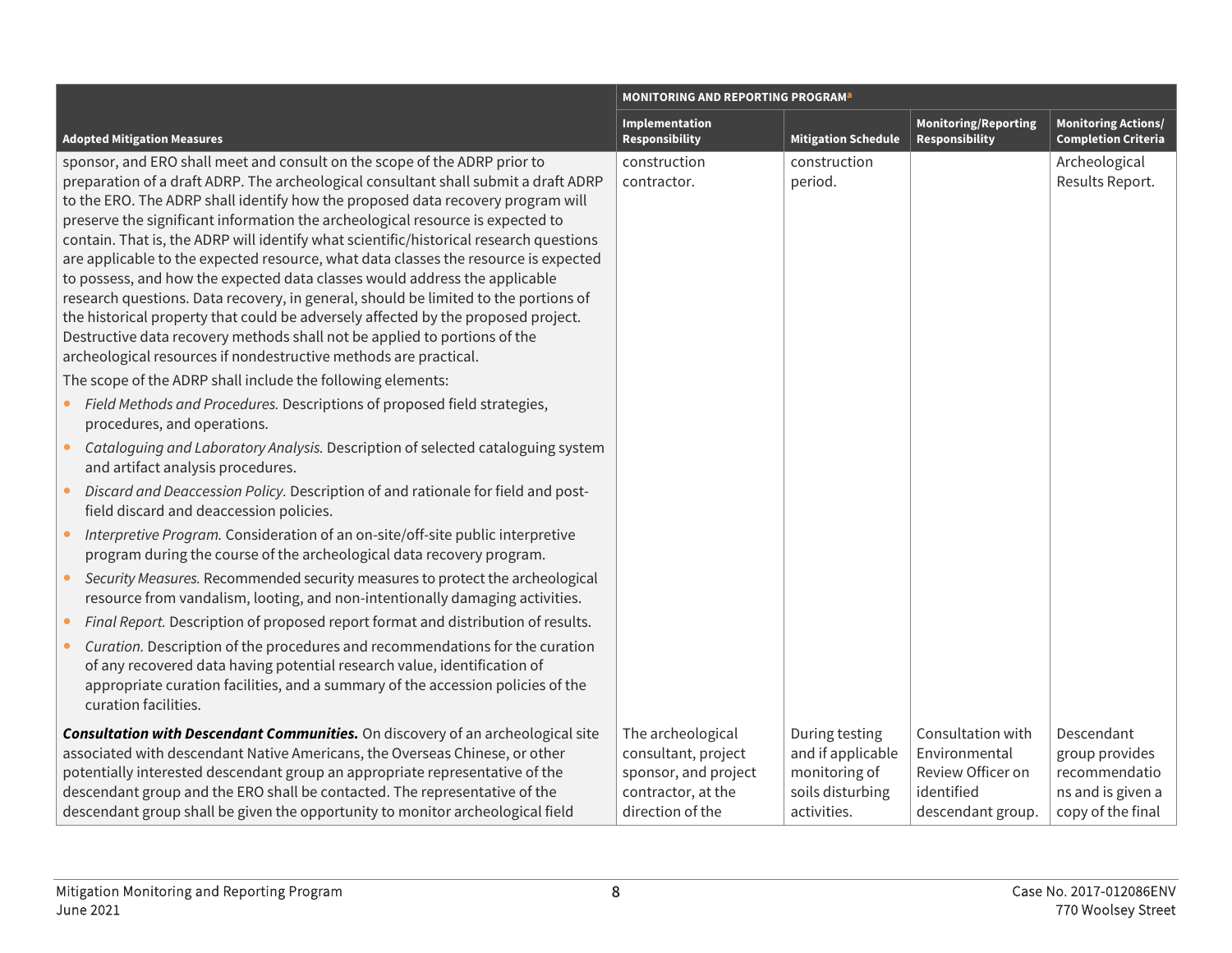|                                                                                                                                                                                                                                                                                                                                                                                                                                                                                                                                                                                                                                                                                                                                                                                                                                                                                                                                                                                                                                                                                                                                                                                                                                                                                                                                                                                                                                                                                                                                                                                                                                                                                                                                                                                                                                                                                                                                                                                                                                                                                                                                                                                                                                                                                                                                                                                                                                           | <b>MONITORING AND REPORTING PROGRAM</b> <sup>2</sup>                                                                                                                                                                   |                                                                                              |                                                      |                                                                                                                                                                                       |
|-------------------------------------------------------------------------------------------------------------------------------------------------------------------------------------------------------------------------------------------------------------------------------------------------------------------------------------------------------------------------------------------------------------------------------------------------------------------------------------------------------------------------------------------------------------------------------------------------------------------------------------------------------------------------------------------------------------------------------------------------------------------------------------------------------------------------------------------------------------------------------------------------------------------------------------------------------------------------------------------------------------------------------------------------------------------------------------------------------------------------------------------------------------------------------------------------------------------------------------------------------------------------------------------------------------------------------------------------------------------------------------------------------------------------------------------------------------------------------------------------------------------------------------------------------------------------------------------------------------------------------------------------------------------------------------------------------------------------------------------------------------------------------------------------------------------------------------------------------------------------------------------------------------------------------------------------------------------------------------------------------------------------------------------------------------------------------------------------------------------------------------------------------------------------------------------------------------------------------------------------------------------------------------------------------------------------------------------------------------------------------------------------------------------------------------------|------------------------------------------------------------------------------------------------------------------------------------------------------------------------------------------------------------------------|----------------------------------------------------------------------------------------------|------------------------------------------------------|---------------------------------------------------------------------------------------------------------------------------------------------------------------------------------------|
| <b>Adopted Mitigation Measures</b>                                                                                                                                                                                                                                                                                                                                                                                                                                                                                                                                                                                                                                                                                                                                                                                                                                                                                                                                                                                                                                                                                                                                                                                                                                                                                                                                                                                                                                                                                                                                                                                                                                                                                                                                                                                                                                                                                                                                                                                                                                                                                                                                                                                                                                                                                                                                                                                                        | Implementation<br><b>Responsibility</b>                                                                                                                                                                                | <b>Mitigation Schedule</b>                                                                   | <b>Monitoring/Reporting</b><br><b>Responsibility</b> | <b>Monitoring Actions/</b><br><b>Completion Criteria</b>                                                                                                                              |
| investigations of the site and to offer recommendations to the ERO regarding<br>appropriate archeological treatment of the site, of recovered data from the site,<br>and, if applicable, any interpretative treatment of the associated archeological site.<br>A copy of the Final Archeological Resources Report (FARR) shall be provided to the<br>representative of the descendant group.                                                                                                                                                                                                                                                                                                                                                                                                                                                                                                                                                                                                                                                                                                                                                                                                                                                                                                                                                                                                                                                                                                                                                                                                                                                                                                                                                                                                                                                                                                                                                                                                                                                                                                                                                                                                                                                                                                                                                                                                                                              | <b>Environmental Review</b><br>Officer.                                                                                                                                                                                |                                                                                              |                                                      | archeological<br>resources report.                                                                                                                                                    |
| Human Remains and Funerary Objects. The treatment of human remains and<br>funerary objects discovered during any soils disturbing activity shall comply with<br>applicable State and federal laws. This shall include immediate notification of the<br>Medical Examiner of the City and County of San Francisco and, in the event of the<br>Medical Examiner's determination that the human remains are Native American<br>remains, notification of the California State Native American Heritage Commission,<br>which will appoint a Most Likely Descendant (MLD). The MLD will complete his or her<br>inspection of the remains and make recommendations or preferences for treatment<br>within 48 hours of being granted access to the site (Public Resources Code<br>section 5097.98). The ERO also shall be notified immediately upon the discovery of<br>human remains.<br>The project sponsor and ERO shall make all reasonable efforts to develop a Burial<br>Agreement ("Agreement") with the MLD, as expeditiously as possible, for the<br>treatment and disposition, with appropriate dignity, of human remains and<br>associated or unassociated funerary objects (as detailed in CEQA Guidelines<br>section 15064.5(d)). The Agreement shall take into consideration the appropriate<br>excavation, removal, recordation, scientific analysis, custodianship, curation, and<br>final disposition of the human remains and associated or unassociated funerary<br>objects. If the MLD agrees to scientific analyses of the remains and/or associated or<br>unassociated funerary objects, the archeological consultant shall retain possession<br>of the remains and associated or unassociated funerary objects until completion of<br>any such analyses, after which the remains and associated or unassociated funerary<br>objects shall be reinterred or curated as specified in the Agreement.<br>Nothing in existing State regulations or in this mitigation measure compels the<br>project sponsor and the ERO to accept treatment recommendations of the MLD.<br>However, if the ERO, project sponsor, and MLD are unable to reach an Agreement on<br>scientific treatment of the remains and associated or unassociated funerary objects,<br>the ERO, with cooperation of the project sponsor, shall ensure that the remains and<br>associated or unassociated funerary objects are stored securely and respectfully | Project sponsor/<br>archeological<br>consultant in<br>consultation with the<br>San Francisco Medical<br>Examiner, California<br><b>State Native American</b><br>Heritage Commission,<br>and most likely<br>descendant. | In the event that<br>human remains<br>are uncovered<br>during the<br>construction<br>period. | Planning<br>Department                               | Considered<br>complete after<br>approval of Final<br>Archeological<br><b>Results Report</b><br>and disposition<br>of human<br>remains has<br>occurred as<br>specified in<br>Agreement |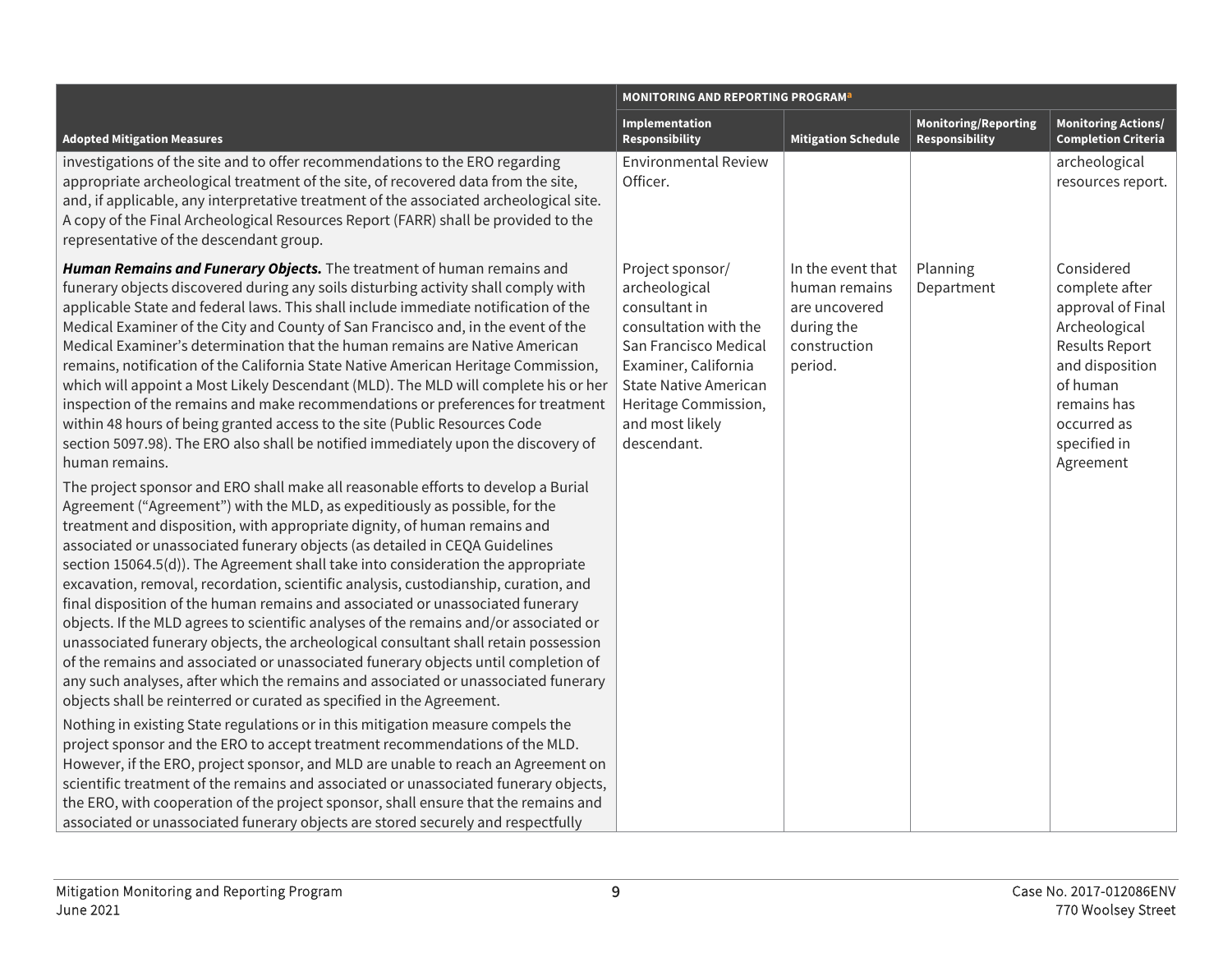|                                                                                                                                                                                                                                                                                                                                                                                                                                                                                                                                                                                                                                                                                                                                                                                                                                | <b>MONITORING AND REPORTING PROGRAM</b> <sup>a</sup>                                                                                                                                                                                                                                      |                                                                                                                   |                                                                                                                                                                  |                                                                                                                                                                                                                                                                                         |
|--------------------------------------------------------------------------------------------------------------------------------------------------------------------------------------------------------------------------------------------------------------------------------------------------------------------------------------------------------------------------------------------------------------------------------------------------------------------------------------------------------------------------------------------------------------------------------------------------------------------------------------------------------------------------------------------------------------------------------------------------------------------------------------------------------------------------------|-------------------------------------------------------------------------------------------------------------------------------------------------------------------------------------------------------------------------------------------------------------------------------------------|-------------------------------------------------------------------------------------------------------------------|------------------------------------------------------------------------------------------------------------------------------------------------------------------|-----------------------------------------------------------------------------------------------------------------------------------------------------------------------------------------------------------------------------------------------------------------------------------------|
| <b>Adopted Mitigation Measures</b>                                                                                                                                                                                                                                                                                                                                                                                                                                                                                                                                                                                                                                                                                                                                                                                             | Implementation<br><b>Responsibility</b>                                                                                                                                                                                                                                                   | <b>Mitigation Schedule</b>                                                                                        | <b>Monitoring/Reporting</b><br>Responsibility                                                                                                                    | <b>Monitoring Actions/</b><br><b>Completion Criteria</b>                                                                                                                                                                                                                                |
| until they can be reinterred on the property, with appropriate dignity, in a location<br>not subject to further or future subsurface disturbance.                                                                                                                                                                                                                                                                                                                                                                                                                                                                                                                                                                                                                                                                              |                                                                                                                                                                                                                                                                                           |                                                                                                                   |                                                                                                                                                                  |                                                                                                                                                                                                                                                                                         |
| Treatment of historic-period human remains and of associated or unassociated<br>funerary objects discovered during any soil-disturbing activity, additionally, shall<br>follow protocols laid out in the project's archeological treatment documents, and in<br>any related agreement established between the project sponsor, Medical Examiner,<br>and the ERO.                                                                                                                                                                                                                                                                                                                                                                                                                                                               |                                                                                                                                                                                                                                                                                           |                                                                                                                   |                                                                                                                                                                  |                                                                                                                                                                                                                                                                                         |
| Archeological Public Interpretation Plan. The project archeological consultant<br>shall submit an Archeological Public Interpretation Plan (APIP) if a significant<br>archeological resource is discovered during a project. If the resource to be<br>interpreted is a tribal cultural resource, the APIP shall be prepared in consultation<br>with and developed with the participation of Ohlone tribal representatives. The APIP<br>shall describe the interpretive product(s), locations or distribution of interpretive<br>materials or displays, the proposed content and materials, the producers or artists<br>of the displays or installation, and a long-term maintenance program. The APIP shall<br>be sent to the ERO for review and approval. The APIP shall be implemented prior to<br>occupancy of the project. | Archeological<br>consultant, at the<br>direction of the<br><b>Environmental Review</b><br>Officer, will prepare<br>Archeological Public<br>Interpretation Plan.<br>Measure laid out in<br>Archeological Public<br>Interpretation Plan are<br>implemented by<br>sponsor and<br>consultant. | Following<br>completion of<br>treatment,<br>analysis, and<br>interpretation of<br>by archeological<br>consultant. | Archeological<br>consultant submits<br>draft Archeological<br>Public<br>Interpretation Plan<br>to Environmental<br>Review Officer for<br>review and<br>approval. | Archeological<br>Public<br>Interpretation<br>Plan is complete<br>on review and<br>approval of<br>Environmental<br>Review Officer.<br>Interpretive<br>program is<br>complete on<br>certification to<br>Environmental<br><b>Review Officer</b><br>that program has<br>been<br>implemented |
| Final Archeological Resources Report. Whether or not significant archeological<br>resources are encountered, the archeological consultant shall submit a written<br>report of the findings of the monitoring program to the ERO. The archeological<br>consultant shall submit a draft Final Archeological Resources Report (FARR) to the<br>ERO that evaluates the historical significance of any discovered archeological<br>resource and describes the archeological, historical research methods employed in<br>the archeological testing/monitoring/data recovery program(s) undertaken, and if<br>applicable, discusses curation arrangements. Information that may put at risk any                                                                                                                                       | Archeological<br>consultant, at the<br>direction of the<br><b>Environmental Review</b><br>Officer.                                                                                                                                                                                        | At completion of<br>archeological<br>investigations.                                                              | Planning<br>Department                                                                                                                                           | Considered<br>complete after<br>Final<br>Archeological<br>Resources<br>Report is<br>approved.                                                                                                                                                                                           |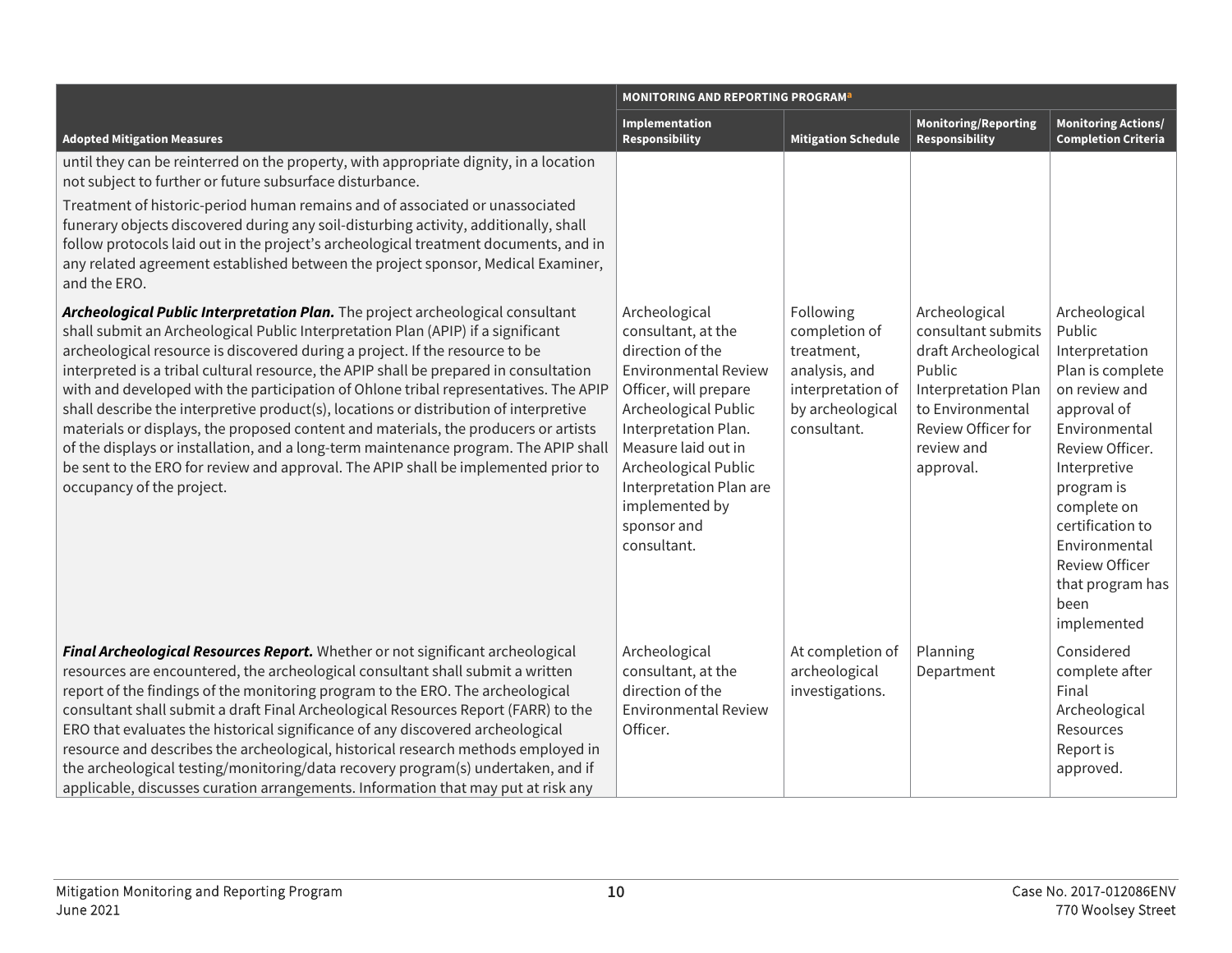|                                                                                                                                                                                                                                                                                                                                                                                                                                                                                                                                                                                                                                                                                                                                                                                                                                                                                                                                 | <b>MONITORING AND REPORTING PROGRAM</b> <sup>a</sup>                                                                                                                                |                                                                                                                                 |                                                                                                                      |                                                                                                                        |
|---------------------------------------------------------------------------------------------------------------------------------------------------------------------------------------------------------------------------------------------------------------------------------------------------------------------------------------------------------------------------------------------------------------------------------------------------------------------------------------------------------------------------------------------------------------------------------------------------------------------------------------------------------------------------------------------------------------------------------------------------------------------------------------------------------------------------------------------------------------------------------------------------------------------------------|-------------------------------------------------------------------------------------------------------------------------------------------------------------------------------------|---------------------------------------------------------------------------------------------------------------------------------|----------------------------------------------------------------------------------------------------------------------|------------------------------------------------------------------------------------------------------------------------|
| <b>Adopted Mitigation Measures</b>                                                                                                                                                                                                                                                                                                                                                                                                                                                                                                                                                                                                                                                                                                                                                                                                                                                                                              | Implementation<br>Responsibility                                                                                                                                                    | <b>Mitigation Schedule</b>                                                                                                      | <b>Monitoring/Reporting</b><br><b>Responsibility</b>                                                                 | <b>Monitoring Actions/</b><br><b>Completion Criteria</b>                                                               |
| archeological resource shall be provided in a separate removable insert within the<br>final report.                                                                                                                                                                                                                                                                                                                                                                                                                                                                                                                                                                                                                                                                                                                                                                                                                             |                                                                                                                                                                                     |                                                                                                                                 |                                                                                                                      |                                                                                                                        |
| Once approved by the ERO, copies of the FARR shall be distributed as follows:<br>California Archeological Site Survey Northwest Information Center (NWIC) shall<br>receive one (1) copy and the ERO shall receive a copy of the transmittal of the FARR<br>to the NWIC. The Environmental Planning division of the Planning Department shall<br>receive one bound and one unlocked, searchable PDF copy on digital medium of the<br>approved FARR along with GIS shapefiles of the site and feature locations and<br>copies of any formal site recordation forms (CA DPR 523 series) and/or<br>documentation for nomination to the National Register of Historic Places/California<br>Register of Historical Resources. In instances of high public interest in or the high<br>interpretive value of the resource, the ERO may require a different final report<br>content, format, and distribution than that presented above. | Project sponsor in<br>consultation with the<br><b>Environmental Review</b><br>Officer                                                                                               | In the event a<br>significant<br>archeological<br>resource is<br>discovered                                                     | Environmental<br><b>Review Officer</b>                                                                               | Considered<br>complete upon<br>curation at an<br>established<br>curatorial facility                                    |
|                                                                                                                                                                                                                                                                                                                                                                                                                                                                                                                                                                                                                                                                                                                                                                                                                                                                                                                                 | <b>TRIBAL CULTURAL RESOURCES</b>                                                                                                                                                    |                                                                                                                                 |                                                                                                                      |                                                                                                                        |
| Mitigation Measure M-TCR-1: Tribal Cultural Resources Archeological Resource<br>Preservation Plan and/or Interpretive Program                                                                                                                                                                                                                                                                                                                                                                                                                                                                                                                                                                                                                                                                                                                                                                                                   |                                                                                                                                                                                     |                                                                                                                                 |                                                                                                                      |                                                                                                                        |
| Preservation in place. In the event of the discovery of an archeological resource of<br>Native American origin, the Environmental Review Officer (ERO), the project<br>sponsor, and the tribal representative, shall consult to determine whether<br>preservation in place would be feasible and effective. If it is determined that<br>preservation-in-place of the tribal cultural resource (TCR) would be both feasible<br>and effective, then the archeological consultant shall prepare an archeological<br>resource preservation plan (ARPP), which shall be implemented by the project<br>sponsor during construction. The consultant shall submit a draft ARPP to Planning<br>for review and approval.                                                                                                                                                                                                                  | Project sponsor,<br>archeological<br>consultant, and<br><b>Environmental Review</b><br>Officer, in consultation<br>with the affiliated<br>Native American tribal<br>representatives | If significant<br>archeological<br>resource is<br>present, during<br>implementation<br>of the project<br>After<br>determination | Planning<br>Department                                                                                               | Considered<br>complete upon<br>project redesign,<br>completion of<br>archeological<br>resource<br>preservation<br>plan |
| Interpretive Program. If the Environmental Review Officer (ERO), in consultation<br>with the affiliated Native American tribal representatives and the project sponsor,<br>determines that preservation-in-place of the tribal cultural resources is not a<br>sufficient or feasible option, the project sponsor shall implement an interpretive<br>program of the tribal cultural resource in consultation with affiliated tribal<br>representatives. A Tribal Cultural Resources Interpretation Plan (TCRIP) produced in<br>consultation with the ERO and affiliated tribal representatives, at a minimum, and<br>approved by the ERO would be required to guide the interpretive program. The plan                                                                                                                                                                                                                           | Project sponsor in<br>consultation with the<br>tribal representative                                                                                                                | that preservation<br>in place is not<br>feasible, and<br>subsequent to<br>Archeological<br>data recovery                        | Sponsor or<br>archeological<br>consultant shall<br>submit the TCRIP<br>to the<br>Environmental<br>Review Officer for | Complete upon<br>sponsor<br>verification to<br>Environmental<br><b>Review Officer</b><br>that interpretive             |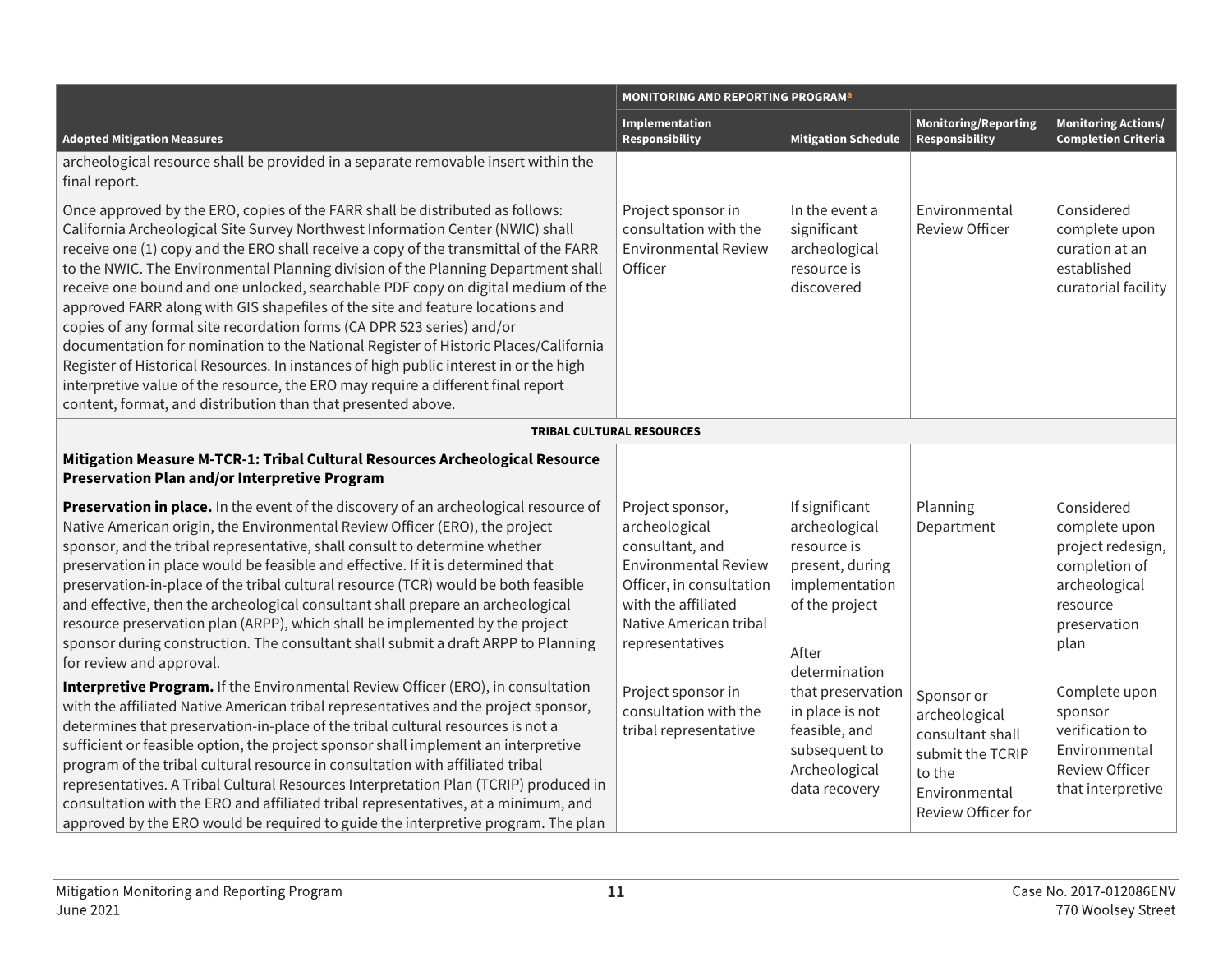|                                                                                                                                                                                                                                                                                                                                                                                                                                                                                                                                                                                                                                                                                                                                                                                                                                                                                                   | <b>MONITORING AND REPORTING PROGRAM</b> <sup>a</sup> |                                                                                                        |                                               |                                                                                                                                                    |
|---------------------------------------------------------------------------------------------------------------------------------------------------------------------------------------------------------------------------------------------------------------------------------------------------------------------------------------------------------------------------------------------------------------------------------------------------------------------------------------------------------------------------------------------------------------------------------------------------------------------------------------------------------------------------------------------------------------------------------------------------------------------------------------------------------------------------------------------------------------------------------------------------|------------------------------------------------------|--------------------------------------------------------------------------------------------------------|-----------------------------------------------|----------------------------------------------------------------------------------------------------------------------------------------------------|
| <b>Adopted Mitigation Measures</b>                                                                                                                                                                                                                                                                                                                                                                                                                                                                                                                                                                                                                                                                                                                                                                                                                                                                | Implementation<br>Responsibility                     | <b>Mitigation Schedule</b>                                                                             | <b>Monitoring/Reporting</b><br>Responsibility | <b>Monitoring Actions/</b><br><b>Completion Criteria</b>                                                                                           |
| shall identify, as appropriate, proposed locations for installations or displays, the<br>proposed content and materials of those displays or installation, the producers or<br>artists of the displays or installation, and a long-term maintenance program. The<br>interpretive program may include artist installations, preferably by local Native<br>American artists, oral histories with local Native Americans, artifacts displays and<br>interpretation, and educational panels or other informational displays.                                                                                                                                                                                                                                                                                                                                                                          |                                                      |                                                                                                        | review and<br>approval                        | program was<br>implemented                                                                                                                         |
|                                                                                                                                                                                                                                                                                                                                                                                                                                                                                                                                                                                                                                                                                                                                                                                                                                                                                                   | <b>NOISE</b>                                         |                                                                                                        |                                               |                                                                                                                                                    |
| Mitigation Measure M-NO-3: Fixed Mechanical Equipment Noise Control for<br><b>Building Operations</b>                                                                                                                                                                                                                                                                                                                                                                                                                                                                                                                                                                                                                                                                                                                                                                                             |                                                      |                                                                                                        |                                               |                                                                                                                                                    |
| Prior to approval of a building permit, the project sponsor shall submit<br>documentation to the Environmental Review Officer (ERO) or the officer's designee,<br>demonstrating with reasonable certainty that the building's fixed mechanical<br>equipment (such as heating, ventilation and air conditioning [HVAC] equipment)<br>meets the noise limits specified in section 2909 of the noise ordinance (i.e., a 5 dB<br>increase above the ambient noise level at the property plane for residential<br>properties; and interior noise limits of 55 dBA and 45 dBA for daytime and nighttime<br>hours inside any sleeping or living room in a nearby dwelling unit on a residential<br>property assuming windows open, respectively). Acoustical treatments required to<br>meet the noise ordinance may include, but are not limited to:<br>Enclosing noise-generating mechanical equipment; | Project sponsor                                      | Prior to issuance<br>of a building<br>permit to permit<br>construction of<br>the proposed<br>buildings | Planning<br>Department                        | Considered<br>complete upon<br>installation of<br>fixed mechanical<br>equipment that<br>have been<br>demonstrated to<br>meet these<br>requirements |
| Installing relatively quiet models of air handlers, condenser units, exhaust fans,<br>and other mechanical equipment;                                                                                                                                                                                                                                                                                                                                                                                                                                                                                                                                                                                                                                                                                                                                                                             |                                                      |                                                                                                        |                                               |                                                                                                                                                    |
| Using mufflers or silencers on equipment exhaust fans;<br>Orienting or shielding equipment to protect noise sensitive receptors<br>(residences, hospitals, convalescent homes, schools, churches, hotels and<br>motels, and sensitive wildlife habitat) to the greatest extent feasible;                                                                                                                                                                                                                                                                                                                                                                                                                                                                                                                                                                                                          |                                                      |                                                                                                        |                                               |                                                                                                                                                    |
| Increasing the distance between noise-generating equipment and noise-<br>sensitive receptors; and/or                                                                                                                                                                                                                                                                                                                                                                                                                                                                                                                                                                                                                                                                                                                                                                                              |                                                      |                                                                                                        |                                               |                                                                                                                                                    |
| Placing barriers around the equipment to facilitate the attenuation of noise.                                                                                                                                                                                                                                                                                                                                                                                                                                                                                                                                                                                                                                                                                                                                                                                                                     |                                                      |                                                                                                        |                                               |                                                                                                                                                    |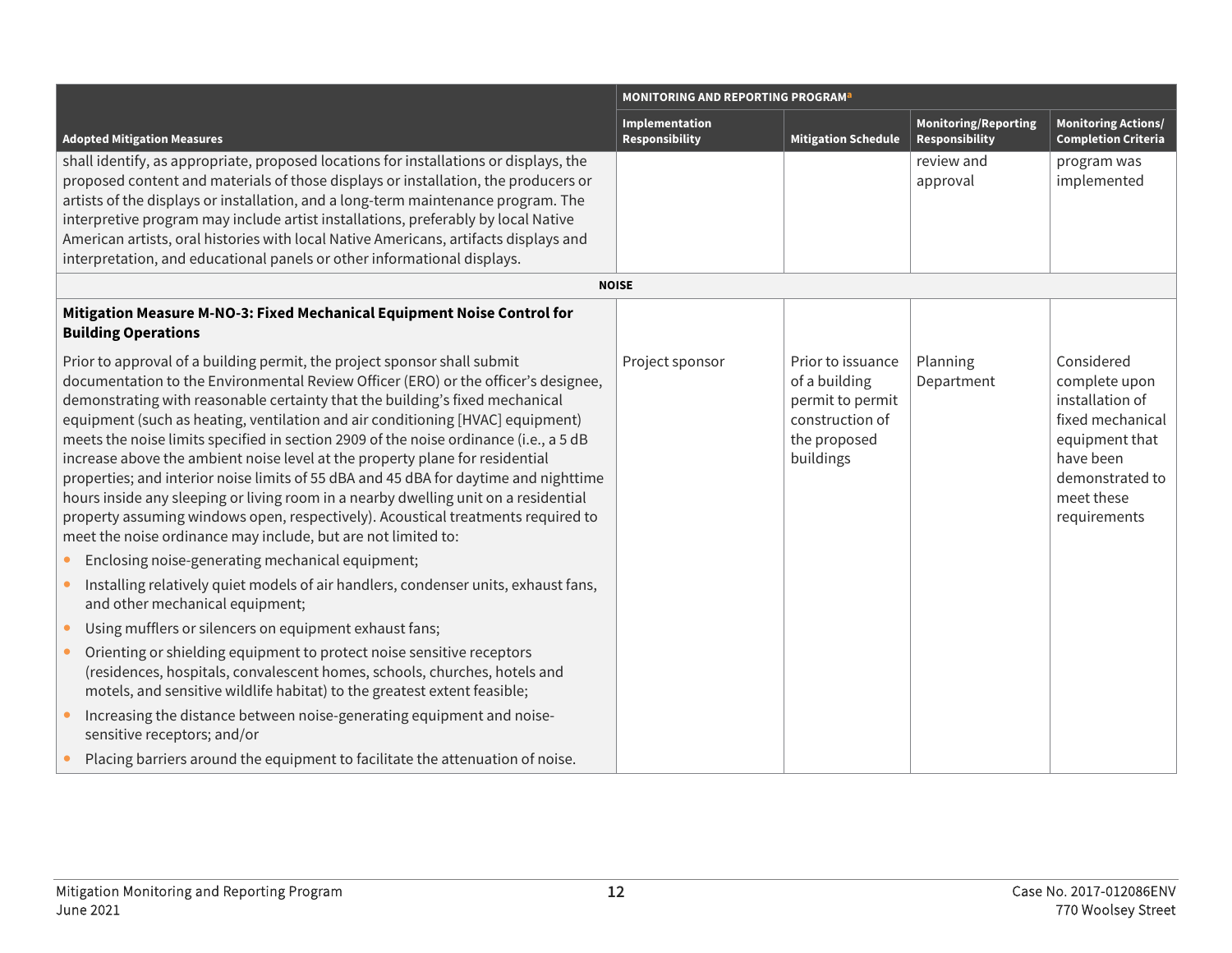|                                                                                                                                                                                                                                                                                                                                                                                                                                                                                                                                                                                                                                                                                                                                                                                                                                                                                                                                                                                                                                                 | <b>MONITORING AND REPORTING PROGRAM<sup>a</sup></b>                                      |                                                                                                                                                                                                                        |                                               |                                                                                                                                                                                                                                      |
|-------------------------------------------------------------------------------------------------------------------------------------------------------------------------------------------------------------------------------------------------------------------------------------------------------------------------------------------------------------------------------------------------------------------------------------------------------------------------------------------------------------------------------------------------------------------------------------------------------------------------------------------------------------------------------------------------------------------------------------------------------------------------------------------------------------------------------------------------------------------------------------------------------------------------------------------------------------------------------------------------------------------------------------------------|------------------------------------------------------------------------------------------|------------------------------------------------------------------------------------------------------------------------------------------------------------------------------------------------------------------------|-----------------------------------------------|--------------------------------------------------------------------------------------------------------------------------------------------------------------------------------------------------------------------------------------|
| <b>Adopted Mitigation Measures</b>                                                                                                                                                                                                                                                                                                                                                                                                                                                                                                                                                                                                                                                                                                                                                                                                                                                                                                                                                                                                              | Implementation<br><b>Responsibility</b>                                                  | <b>Mitigation Schedule</b>                                                                                                                                                                                             | Monitoring/Reporting<br><b>Responsibility</b> | <b>Monitoring Actions/</b><br><b>Completion Criteria</b>                                                                                                                                                                             |
| <b>AIR QUALITY</b>                                                                                                                                                                                                                                                                                                                                                                                                                                                                                                                                                                                                                                                                                                                                                                                                                                                                                                                                                                                                                              |                                                                                          |                                                                                                                                                                                                                        |                                               |                                                                                                                                                                                                                                      |
| Mitigation Measure M-AQ-3: Construction Air Quality                                                                                                                                                                                                                                                                                                                                                                                                                                                                                                                                                                                                                                                                                                                                                                                                                                                                                                                                                                                             |                                                                                          |                                                                                                                                                                                                                        |                                               |                                                                                                                                                                                                                                      |
| The project sponsor or the project sponsor's contractor shall comply with the<br>following:                                                                                                                                                                                                                                                                                                                                                                                                                                                                                                                                                                                                                                                                                                                                                                                                                                                                                                                                                     |                                                                                          |                                                                                                                                                                                                                        |                                               |                                                                                                                                                                                                                                      |
| A. Engine Requirements.<br>1. All off-road equipment greater than 25 hp and operating for more than 20<br>total hours over the entire duration of construction activities shall have<br>engines that meet or exceed either U.S. Environmental Protection Agency<br>(USEPA) or California Air Resources Board (CARB) Tier 4 Interim or Tier 4 Final<br>off-road emission standards.<br>2. Where access to alternative sources of power are available, portable diesel<br>engines shall be prohibited.<br>3. Diesel engines, whether for off-road or on-road equipment, shall not be left<br>idling for more than two minutes, at any location, except as provided in<br>exceptions to the applicable state regulations regarding idling for off-road<br>and on-road equipment (e.g., traffic conditions, safe operating conditions).<br>The contractor shall post legible and visible signs in English, Spanish, and<br>Chinese, in designated queuing areas and at the construction site to remind<br>operators of the two-minute idling limit. | Project sponsor and<br>contractor                                                        | Prior to issuance<br>of construction<br>permits project<br>sponsor to<br>submit:<br>1. Construction<br>emissions<br>minimization<br>plan for<br>review and<br>approval, and<br>2. Signed<br>certification<br>statement | Planning<br>Department                        | Considered<br>complete<br>upon planning d<br>epartment<br>review and<br>acceptance<br>of construction<br>emissions<br>minimization<br>plan,<br>implementation<br>of the plan,<br>and submittal of<br>final report<br>summarizing use |
| 4. The contractor shall instruct construction workers and equipment operators<br>on the maintenance and tuning of construction equipment, and require that<br>such workers and operators properly maintain and tune equipment in<br>accordance with manufacturer specifications.                                                                                                                                                                                                                                                                                                                                                                                                                                                                                                                                                                                                                                                                                                                                                                |                                                                                          |                                                                                                                                                                                                                        |                                               | of construction<br>equipment<br>pursuant to the<br>plan.                                                                                                                                                                             |
| B. Waivers.                                                                                                                                                                                                                                                                                                                                                                                                                                                                                                                                                                                                                                                                                                                                                                                                                                                                                                                                                                                                                                     |                                                                                          |                                                                                                                                                                                                                        |                                               |                                                                                                                                                                                                                                      |
| 1. The Environmental Review Officer (ERO) or designee may waive the<br>alternative source of power requirement of Subsection (A)(2) if an alternative<br>source of power is limited or infeasible at the project site. If the ERO grants<br>the waiver, the contractor must submit documentation that the equipment<br>used for onsite power generation meets the requirements of<br>Subsection (A)(1).                                                                                                                                                                                                                                                                                                                                                                                                                                                                                                                                                                                                                                         | Project sponsor/<br>contractor and<br><b>Environmental Review</b><br>Officer or designee | If a waiver is<br>requested                                                                                                                                                                                            | Environmental<br><b>Review Officer</b>        | Considered<br>complete upon<br>granting of the<br>waiver                                                                                                                                                                             |
| 2. The ERO may waive the equipment requirements of Subsection (A)(1) if: a<br>particular piece of Tier 4 interim or Tier 4 final off-road equipment is                                                                                                                                                                                                                                                                                                                                                                                                                                                                                                                                                                                                                                                                                                                                                                                                                                                                                          |                                                                                          |                                                                                                                                                                                                                        |                                               |                                                                                                                                                                                                                                      |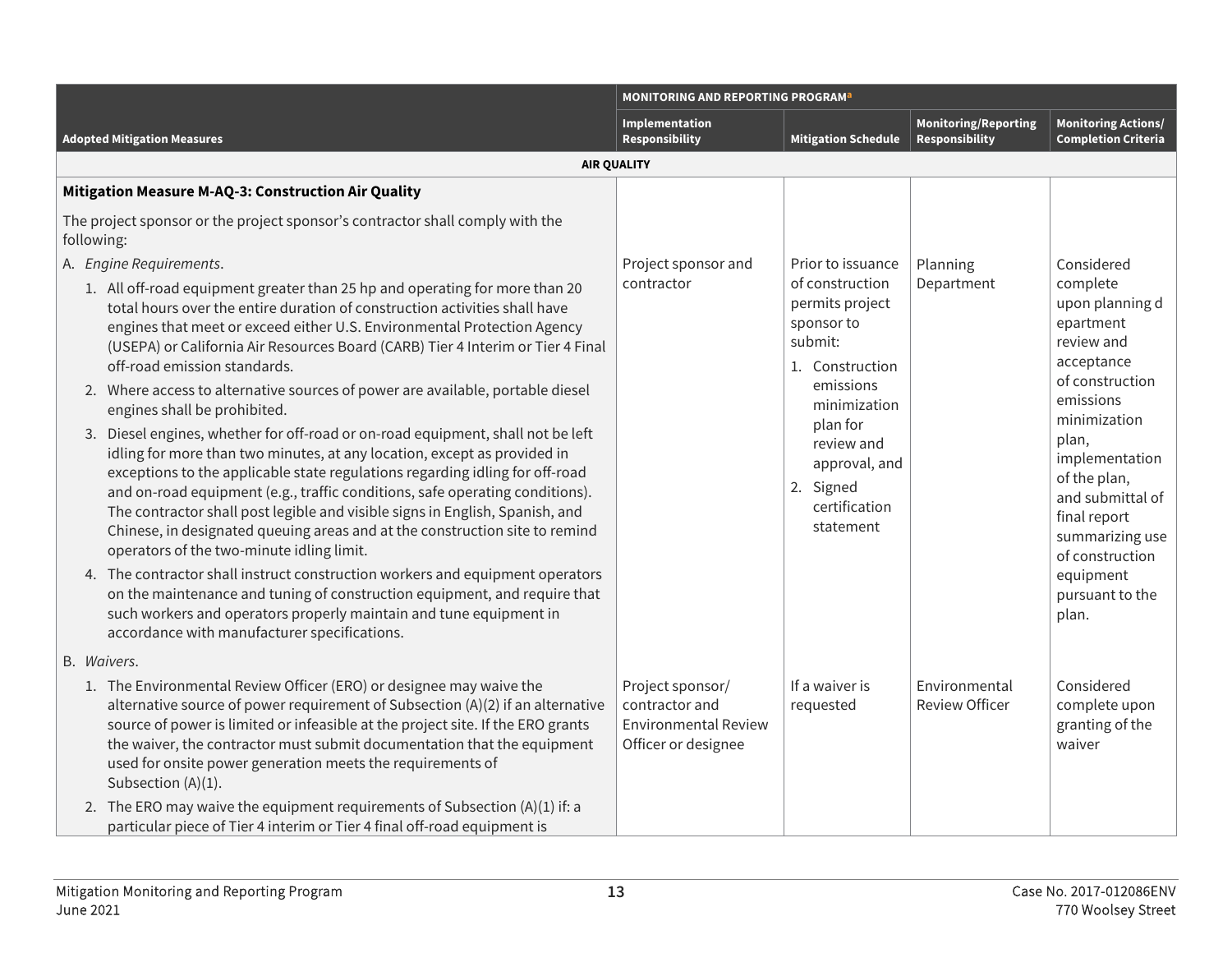|                                                                                   |                                                                                                                                                |                                                                                                                                                                                                                                                                                                                                                                                                                                                                                                                                                                                                                                                                                                                                                                                                     | <b>MONITORING AND REPORTING PROGRAM<sup>a</sup></b> |                                        |                                                                                                                                                                          |                                                                                                                                                             |  |
|-----------------------------------------------------------------------------------|------------------------------------------------------------------------------------------------------------------------------------------------|-----------------------------------------------------------------------------------------------------------------------------------------------------------------------------------------------------------------------------------------------------------------------------------------------------------------------------------------------------------------------------------------------------------------------------------------------------------------------------------------------------------------------------------------------------------------------------------------------------------------------------------------------------------------------------------------------------------------------------------------------------------------------------------------------------|-----------------------------------------------------|----------------------------------------|--------------------------------------------------------------------------------------------------------------------------------------------------------------------------|-------------------------------------------------------------------------------------------------------------------------------------------------------------|--|
| <b>Adopted Mitigation Measures</b>                                                |                                                                                                                                                |                                                                                                                                                                                                                                                                                                                                                                                                                                                                                                                                                                                                                                                                                                                                                                                                     | Implementation<br>Responsibility                    | <b>Mitigation Schedule</b>             | <b>Monitoring/Reporting</b><br>Responsibility                                                                                                                            | <b>Monitoring Actions/</b><br><b>Completion Criteria</b>                                                                                                    |  |
| Table M-AQ-3-1                                                                    |                                                                                                                                                | technically not feasible; the equipment would not produce desired emissions<br>reduction due to expected operating modes; installation of the equipment<br>would create a safety hazard or impaired visibility for the operator; or, there<br>is a compelling emergency need to use off-road equipment that is not Tier 4<br>compliant. If the ERO grants the waiver, the contractor must use the next<br>cleanest piece of off-road equipment, according to table below. Emerging<br>technologies with verifiable emissions reductions supported by substantial<br>evidence may also be employed in lieu of the step-down schedule below.<br>Off-Road Equipment Compliance Step-down Schedule                                                                                                      |                                                     |                                        |                                                                                                                                                                          |                                                                                                                                                             |  |
| <b>Compliance Alternative</b>                                                     | <b>Engine Emission Standard</b>                                                                                                                | <b>Emissions Control</b>                                                                                                                                                                                                                                                                                                                                                                                                                                                                                                                                                                                                                                                                                                                                                                            |                                                     |                                        |                                                                                                                                                                          |                                                                                                                                                             |  |
| $\mathbf 1$                                                                       | Tier 2                                                                                                                                         | ARB Level 3 VDECS*                                                                                                                                                                                                                                                                                                                                                                                                                                                                                                                                                                                                                                                                                                                                                                                  |                                                     |                                        |                                                                                                                                                                          |                                                                                                                                                             |  |
| $\overline{2}$                                                                    | Tier <sub>2</sub>                                                                                                                              | ARB Level 2 VDECS                                                                                                                                                                                                                                                                                                                                                                                                                                                                                                                                                                                                                                                                                                                                                                                   |                                                     |                                        |                                                                                                                                                                          |                                                                                                                                                             |  |
| 3                                                                                 | Tier <sub>2</sub>                                                                                                                              | ARB Level 1 VDECS                                                                                                                                                                                                                                                                                                                                                                                                                                                                                                                                                                                                                                                                                                                                                                                   |                                                     |                                        |                                                                                                                                                                          |                                                                                                                                                             |  |
| * ARB = air resources board<br>VDECS = verified diesel emissions control strategy | project sponsor would need to meet Compliance Alternative 1. If the ERO determines that the                                                    | How to use the table: If the ERO determines that the equipment requirements cannot be met, then the<br>Contractor cannot supply off-road equipment meeting Compliance Alternative 1, then the Contractor<br>must meet Compliance Alternative 2. If the ERO determines that the Contractor cannot supply off-road<br>equipment meeting Compliance Alternative 2, then the Contractor must meet Compliance Alternative 3.                                                                                                                                                                                                                                                                                                                                                                             |                                                     |                                        |                                                                                                                                                                          |                                                                                                                                                             |  |
|                                                                                   | Plan (Plan) to the ERO for review and approval. The Plan shall state, in<br>description of each piece of off-road equipment required for every | C. Construction Emissions Minimization Plan. Before starting on-site construction<br>activities, the contractor shall submit a Construction Emissions Minimization<br>reasonable detail, how the contractor will meet the requirements of section A.<br>1. The Plan shall include estimates of the construction timeline by phase, with a<br>construction phase. The description may include, but is not limited to:<br>equipment type, equipment manufacturer, equipment identification<br>number, engine model year, engine certification (Tier rating), horsepower,<br>engine serial number, and expected fuel use and hours of operation. For<br>VDECS installed, the description may include: technology type, serial<br>number, make, model, manufacturer, ARB verification number level, and | Project sponsor/<br>contractor(s)                   | Prior to<br>construction<br>activities | Project sponsor<br>and contractor(s)<br>to prepare and<br>submit a<br>Construction<br>Emissions<br>Minimization Plan<br>to the<br>Environmental<br><b>Review Officer</b> | Considered<br>complete on<br>findings by<br>Environmental<br><b>Review Officer</b><br>that<br>Construction<br>Emissions<br>Minimization<br>Plan is complete |  |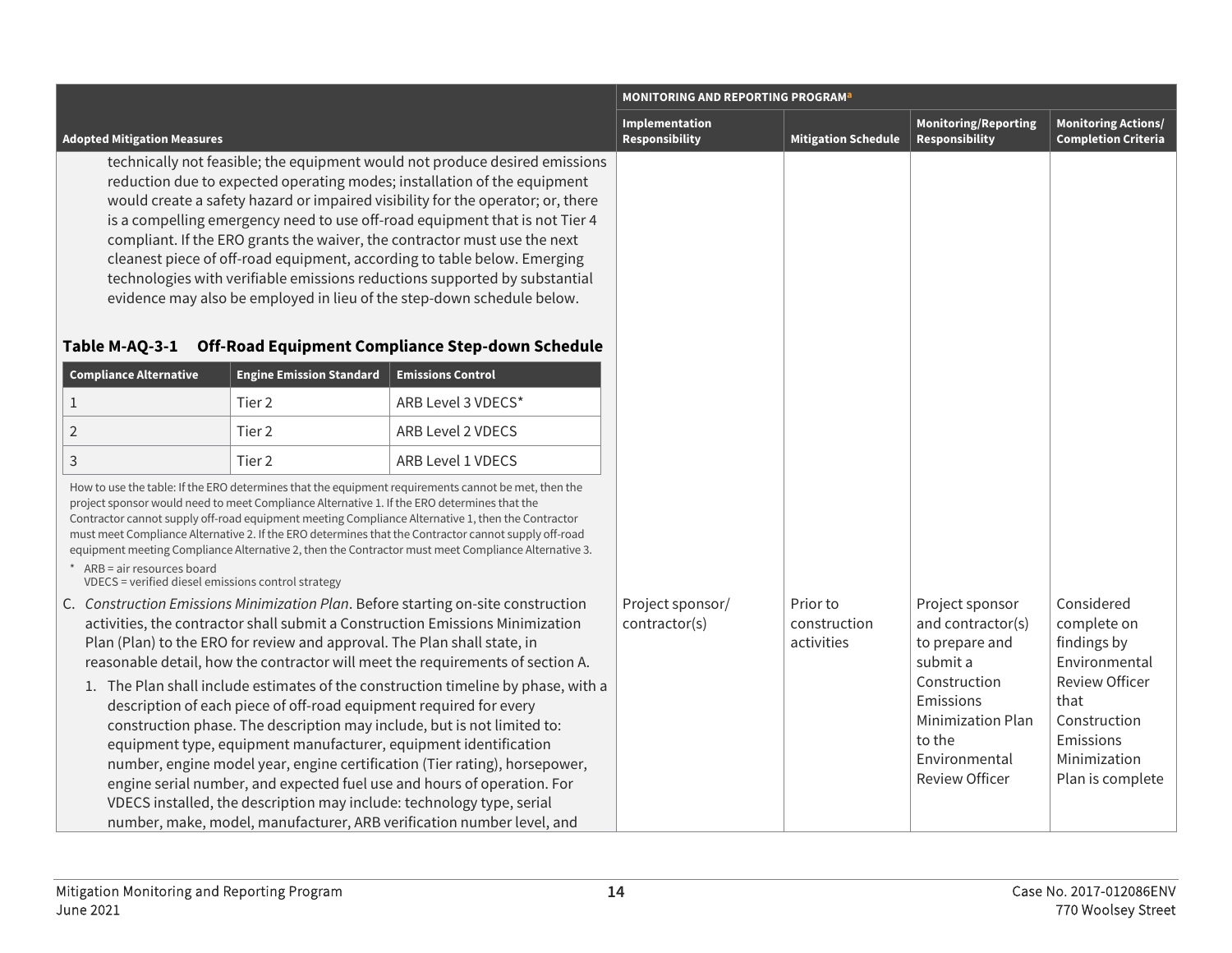|                                                                                                                                                                                                                                                                                                                                                                                                                                                                                                                                                             | <b>MONITORING AND REPORTING PROGRAM<sup>a</sup></b> |                            |                                                                                                                         |                                                                                                                                               |
|-------------------------------------------------------------------------------------------------------------------------------------------------------------------------------------------------------------------------------------------------------------------------------------------------------------------------------------------------------------------------------------------------------------------------------------------------------------------------------------------------------------------------------------------------------------|-----------------------------------------------------|----------------------------|-------------------------------------------------------------------------------------------------------------------------|-----------------------------------------------------------------------------------------------------------------------------------------------|
| <b>Adopted Mitigation Measures</b>                                                                                                                                                                                                                                                                                                                                                                                                                                                                                                                          | Implementation<br>Responsibility                    | <b>Mitigation Schedule</b> | <b>Monitoring/Reporting</b><br><b>Responsibility</b>                                                                    | <b>Monitoring Actions/</b><br><b>Completion Criteria</b>                                                                                      |
| installation date and hour meter reading on installation date. For off-road<br>equipment using alternative fuels, the description shall also specify the type<br>of alternative fuel being used.                                                                                                                                                                                                                                                                                                                                                            |                                                     |                            |                                                                                                                         |                                                                                                                                               |
| 2. The project sponsor shall ensure that all applicable requirements of the Plan<br>have been incorporated into the contractor's contract specifications. The<br>Plan shall include a certification statement that the contractor agrees to<br>comply fully with the Plan.                                                                                                                                                                                                                                                                                  |                                                     |                            |                                                                                                                         |                                                                                                                                               |
| 3. The contractor shall make the Plan available to the public for review on-site<br>during working hours. The contractor shall post at the construction site a<br>legible and visible sign summarizing the Plan. The sign shall also state that<br>the public may ask to inspect the Plan for the project at any time during<br>working hours and shall explain how to request to inspect the Plan. The<br>contractor shall post at least one copy of the sign in a visible location on each<br>side of the construction site facing a public right-of-way. |                                                     |                            |                                                                                                                         |                                                                                                                                               |
| D. Monitoring.<br>After start of construction activities, the contractor shall submit quarterly<br>reports to the ERO documenting compliance with the Plan. After completion of<br>construction activities and prior to receiving a final certificate of occupancy, the<br>project sponsor shall submit to the ERO a final report summarizing construction<br>activities, including the start and end dates and duration of each construction<br>phase, and the specific information required in the Plan.                                                  | Project sponsor/<br>contractor(s)                   | Quarterly                  | Project sponsor<br>and contractor(s)<br>to submit quarterly<br>reports to the<br>Environmental<br><b>Review Officer</b> | Considered<br>complete upon<br>findings by the<br>Environmental<br><b>Review Officer</b><br>that the Plan is<br>being/has been<br>implemented |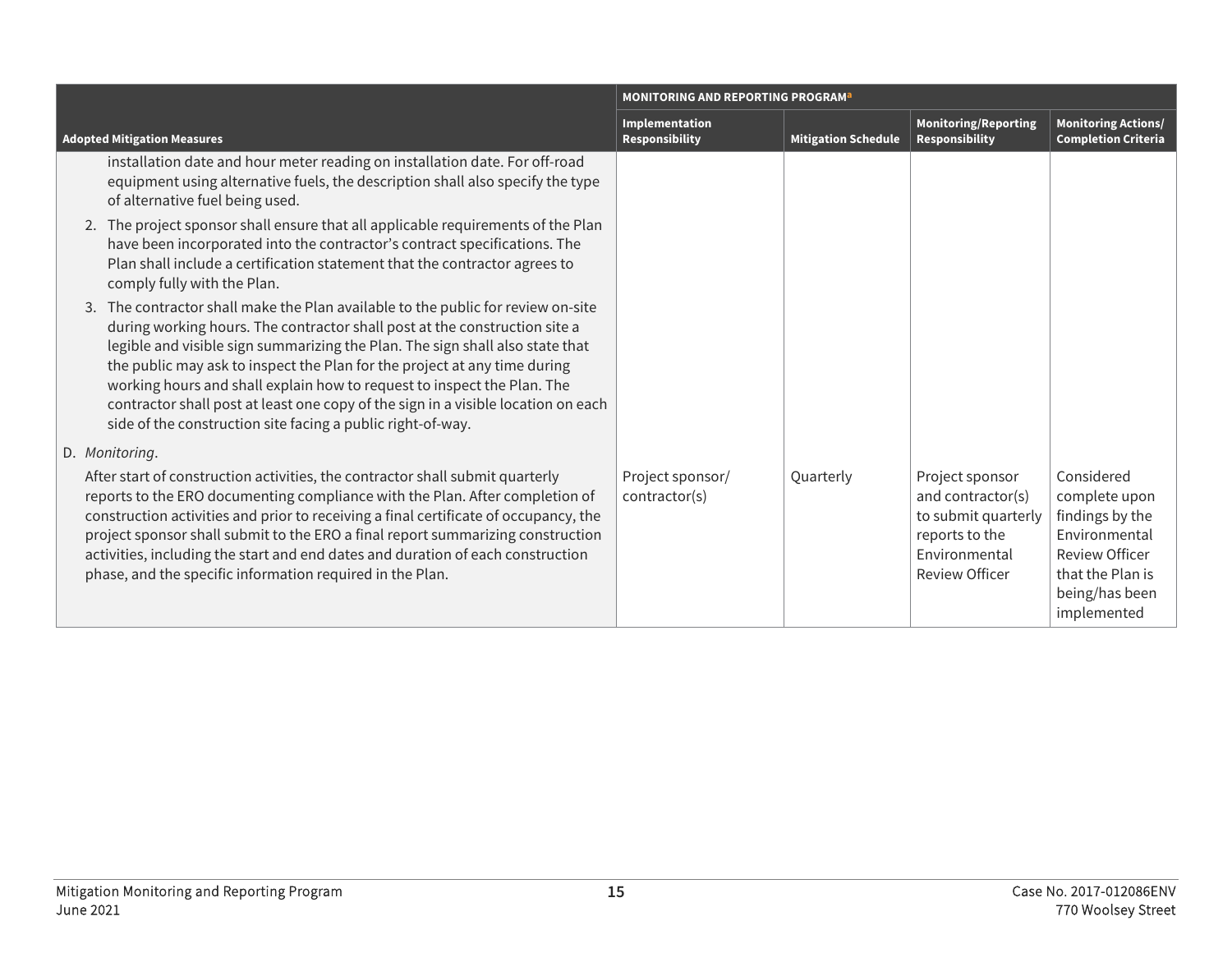|                                                                                                                                                                                                                                                                                                                                                                                                                                                                                                                                                                                                                                                                                                                                                                                                                                                                                                                                                                                                                                                                                                                                                                                                                                                                                                                                                                                                                                                                | <b>MONITORING AND REPORTING PROGRAM<sup>a</sup></b>     |                                                                                                                                                                                                                                     |                                                                                                                          |                                                                    |
|----------------------------------------------------------------------------------------------------------------------------------------------------------------------------------------------------------------------------------------------------------------------------------------------------------------------------------------------------------------------------------------------------------------------------------------------------------------------------------------------------------------------------------------------------------------------------------------------------------------------------------------------------------------------------------------------------------------------------------------------------------------------------------------------------------------------------------------------------------------------------------------------------------------------------------------------------------------------------------------------------------------------------------------------------------------------------------------------------------------------------------------------------------------------------------------------------------------------------------------------------------------------------------------------------------------------------------------------------------------------------------------------------------------------------------------------------------------|---------------------------------------------------------|-------------------------------------------------------------------------------------------------------------------------------------------------------------------------------------------------------------------------------------|--------------------------------------------------------------------------------------------------------------------------|--------------------------------------------------------------------|
| <b>Adopted Mitigation Measures</b>                                                                                                                                                                                                                                                                                                                                                                                                                                                                                                                                                                                                                                                                                                                                                                                                                                                                                                                                                                                                                                                                                                                                                                                                                                                                                                                                                                                                                             | Implementation<br><b>Responsibility</b>                 | <b>Mitigation Schedule</b>                                                                                                                                                                                                          | Monitoring/Reporting<br><b>Responsibility</b>                                                                            | <b>Monitoring Actions/</b><br><b>Completion Criteria</b>           |
|                                                                                                                                                                                                                                                                                                                                                                                                                                                                                                                                                                                                                                                                                                                                                                                                                                                                                                                                                                                                                                                                                                                                                                                                                                                                                                                                                                                                                                                                | <b>BIOLOGICAL RESOURCES</b>                             |                                                                                                                                                                                                                                     |                                                                                                                          |                                                                    |
| Mitigation Measure M-BI-1a: Conduct Pre-construction Surveys for Nesting<br><b>Migratory Birds and Buffer Areas</b>                                                                                                                                                                                                                                                                                                                                                                                                                                                                                                                                                                                                                                                                                                                                                                                                                                                                                                                                                                                                                                                                                                                                                                                                                                                                                                                                            |                                                         |                                                                                                                                                                                                                                     |                                                                                                                          |                                                                    |
| Nesting birds and their nests shall be protected during construction by<br>implementation of the following measures for each construction phase:<br>a. To the extent feasible, the project sponsor shall conduct initial activities<br>including, but not limited to, vegetation removal, tree trimming or removal,<br>ground disturbance, building demolition, site grading, and other construction<br>activities that may compromise breeding birds or the success of their nests<br>outside of the nesting season (January 15 through August 15).<br>b. If construction during the bird nesting season cannot be fully avoided, a<br>qualified wildlife biologist shall conduct pre-construction nesting surveys within<br>14 days prior to the start of construction or demolition at areas that have not<br>been previously disturbed by project activities or after any construction breaks<br>of 14 days or more. Typical experience requirements for a "qualified biologist"<br>include a minimum of four years of academic training and professional<br>experience in biological sciences and related resource management activities<br>and a minimum of two years of experience in biological monitoring or surveying<br>for nesting birds. Surveys shall be performed in publicly accessible areas within<br>100 feet of common bird species and within 250 feet of the project site in order<br>to locate any active raptor (birds of prey) nests. | Project sponsor,<br>qualified biologist,<br><b>CDFW</b> | Pre-construction<br>surveys during<br>the bird nesting<br>season would<br>occur within 14<br>days prior to the<br>start of<br>construction.<br>Implementation<br>ongoing during<br>construction if<br>active nests are<br>observed. | Qualified biologist<br>in coordination<br>with planning<br>department staff<br>and CDFW if active<br>nests are observed. | Ongoing during<br>construction if<br>active nests are<br>observed. |
| c. If active nests are located during the preconstruction nesting bird surveys, a<br>qualified biologist shall evaluate if the schedule of construction activities could<br>affect the active nests; if so, the following measures shall apply, as determined<br>by the biologist:<br>i. If construction is not likely to affect the active nest, construction may<br>proceed without restriction; however, a qualified biologist shall regularly<br>monitor the nest at a frequency determined appropriate for the surrounding<br>construction activity to confirm there is no adverse effect. Spot-check<br>monitoring frequency would be determined on a nest-by-nest basis<br>considering the particular construction activity, duration, proximity to the<br>nest, and physical barriers which may screen activity from the nest. The                                                                                                                                                                                                                                                                                                                                                                                                                                                                                                                                                                                                                     |                                                         |                                                                                                                                                                                                                                     |                                                                                                                          |                                                                    |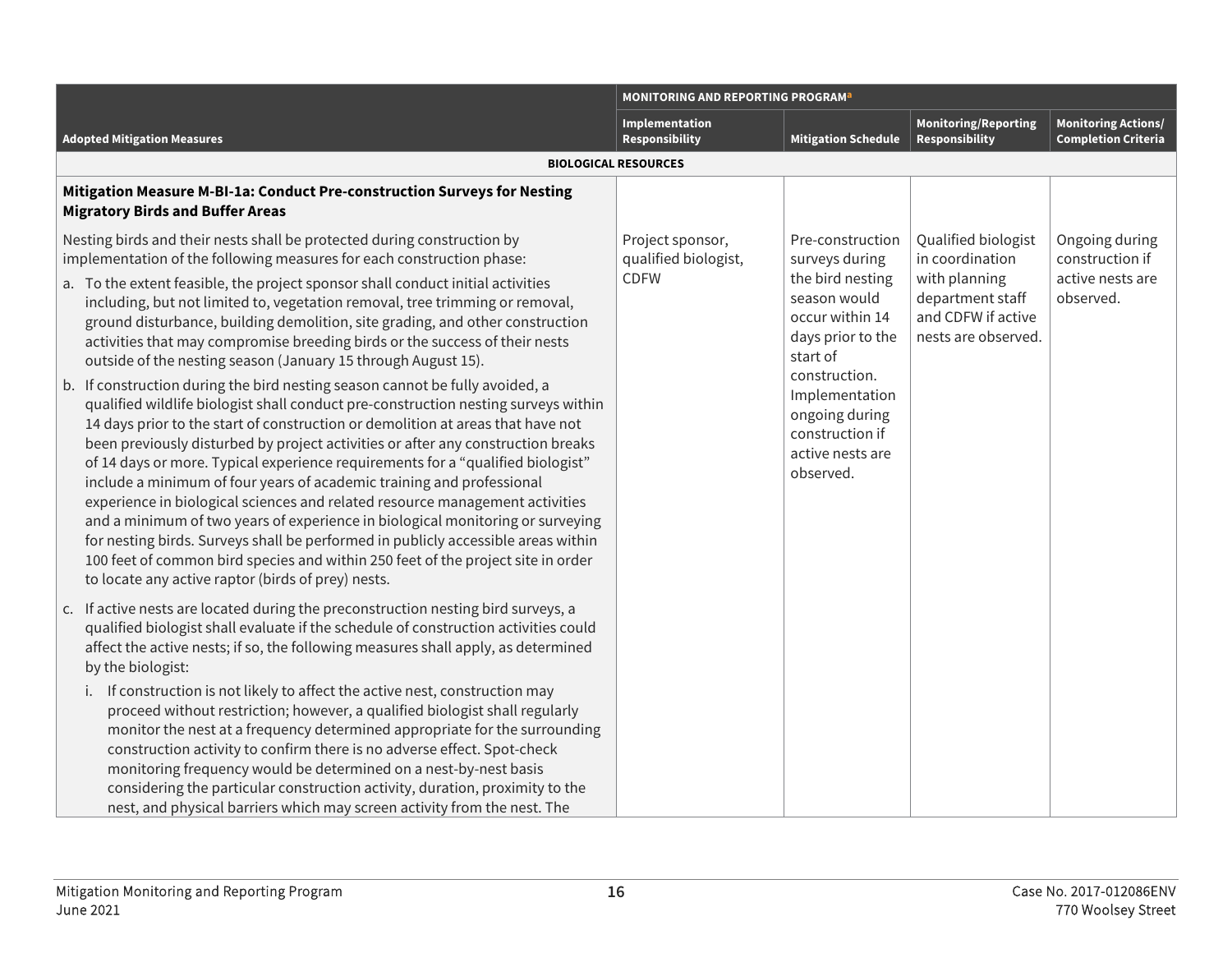|                                                                                                                                                                                                                                                                                                                                                                                                                                                                                                                                                                                                                                                                                                          | <b>MONITORING AND REPORTING PROGRAM<sup>a</sup></b> |                            |                                               |                                                          |
|----------------------------------------------------------------------------------------------------------------------------------------------------------------------------------------------------------------------------------------------------------------------------------------------------------------------------------------------------------------------------------------------------------------------------------------------------------------------------------------------------------------------------------------------------------------------------------------------------------------------------------------------------------------------------------------------------------|-----------------------------------------------------|----------------------------|-----------------------------------------------|----------------------------------------------------------|
| <b>Adopted Mitigation Measures</b>                                                                                                                                                                                                                                                                                                                                                                                                                                                                                                                                                                                                                                                                       | Implementation<br><b>Responsibility</b>             | <b>Mitigation Schedule</b> | <b>Monitoring/Reporting</b><br>Responsibility | <b>Monitoring Actions/</b><br><b>Completion Criteria</b> |
| qualified biologist may revise their determination at any time during the<br>nesting season in coordination with the planning department.<br>ii. If it is determined that construction may affect the active nest, the qualified<br>biologist shall establish a no-disturbance buffer around the nest(s) and all<br>project work shall halt within the buffer until a qualified biologist determines<br>the nest is no longer in use. These buffer distances shall be equivalent to<br>survey distances (100 feet for passerines and 250 feet for raptors); however,<br>the buffers may be adjusted if an obstruction, such as a building, is within<br>line-of-sight between the nest and construction. |                                                     |                            |                                               |                                                          |
| iii. Modifying nest buffer distances, allowing certain construction activities<br>within the buffer, and/or modifying construction methods in proximity to<br>active nests shall be done at the discretion of the qualified biologist and in<br>coordination with the planning department, who would notify California<br>Department of Fish and Wildlife (CDFW). Necessary actions to remove or<br>relocate an active nest(s) shall be coordinated with the planning department<br>and approved by CDFW.                                                                                                                                                                                                |                                                     |                            |                                               |                                                          |
| iv. Any work that must occur within established no-disturbance buffers around<br>active nests shall be monitored by a qualified biologist. If adverse effects in<br>response to project work within the buffer are observed and could<br>compromise the nest, work within the no-disturbance buffer(s) shall halt<br>until the nest occupants have fledged.                                                                                                                                                                                                                                                                                                                                              |                                                     |                            |                                               |                                                          |
| v. Any birds that begin nesting within the project area and survey buffers amid<br>construction activities are assumed to be habituated to construction-related<br>or similar noise and disturbance levels, so exclusion zones around nests may<br>be reduced or eliminated in these cases as determined by the qualified<br>biologist in coordination with the planning department, who would notify<br>CDFW. Work may proceed around these active nests as long as the nests and<br>their occupants are not directly affected.                                                                                                                                                                         |                                                     |                            |                                               |                                                          |
| d. In the event inactive nests are observed within or adjacent to the project site at<br>any time throughout the year, any removal or relocation of the inactive nests<br>shall be at the discretion of the qualified biologist in coordination with the<br>planning department, who would notify and seek approval from the CDFW, as<br>appropriate. Work may proceed around these inactive nests.                                                                                                                                                                                                                                                                                                      |                                                     |                            |                                               |                                                          |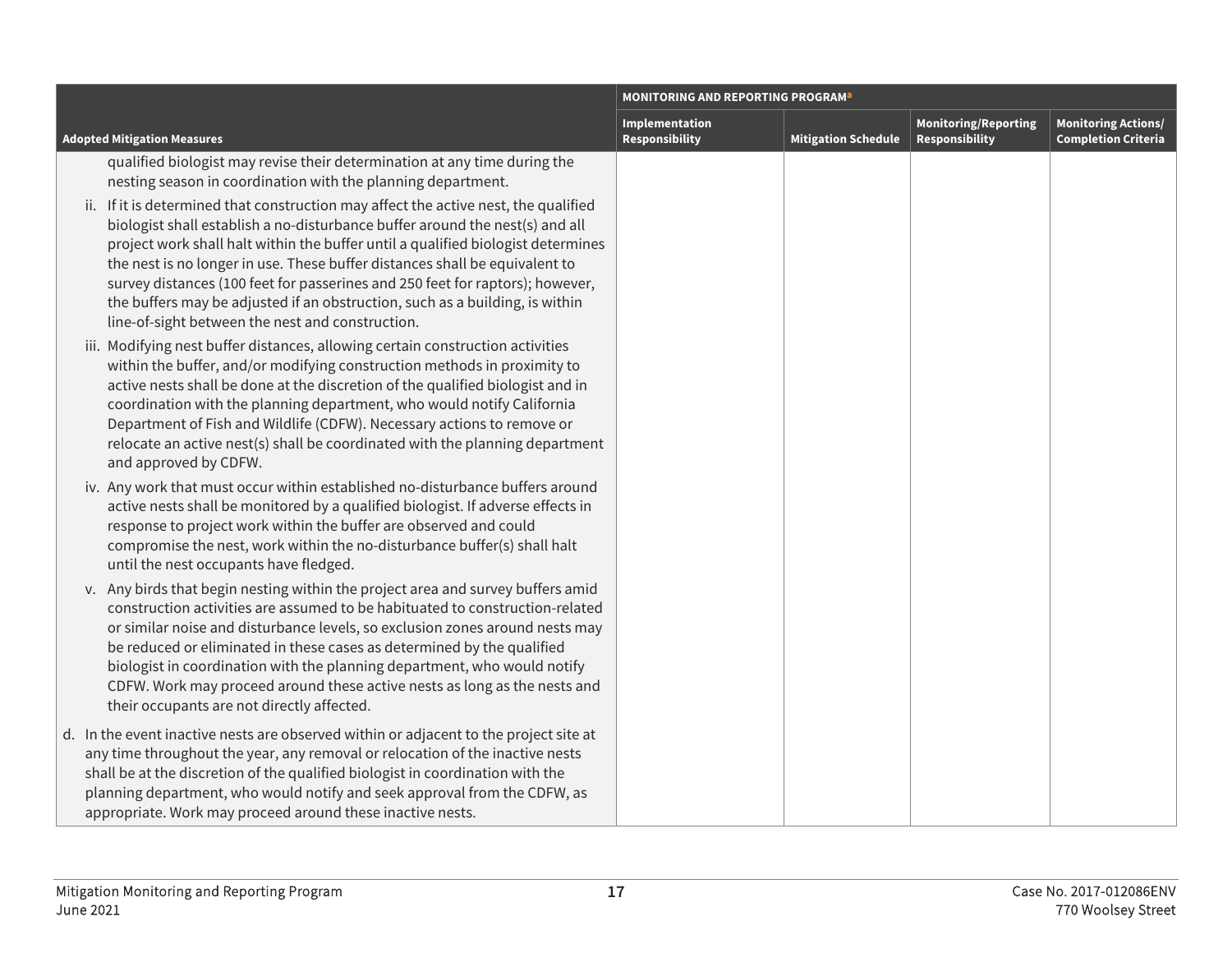<span id="page-17-0"></span>

|                                                                                                                                                                                                                                                                                                                                                                                                                                                                                                                                                                                                                                                                                                                                                                                 | <b>MONITORING AND REPORTING PROGRAM<sup>a</sup></b>            |                                                                                           |                                                                                                                                  |                                                            |
|---------------------------------------------------------------------------------------------------------------------------------------------------------------------------------------------------------------------------------------------------------------------------------------------------------------------------------------------------------------------------------------------------------------------------------------------------------------------------------------------------------------------------------------------------------------------------------------------------------------------------------------------------------------------------------------------------------------------------------------------------------------------------------|----------------------------------------------------------------|-------------------------------------------------------------------------------------------|----------------------------------------------------------------------------------------------------------------------------------|------------------------------------------------------------|
| <b>Adopted Mitigation Measures</b>                                                                                                                                                                                                                                                                                                                                                                                                                                                                                                                                                                                                                                                                                                                                              | Implementation<br><b>Responsibility</b>                        | <b>Mitigation Schedule</b>                                                                | <b>Monitoring/Reporting</b><br>Responsibility                                                                                    | <b>Monitoring Actions/</b><br><b>Completion Criteria</b>   |
| Mitigation Measure M-BI-1b: Avoidance and Minimization Measures for Bats                                                                                                                                                                                                                                                                                                                                                                                                                                                                                                                                                                                                                                                                                                        |                                                                |                                                                                           |                                                                                                                                  |                                                            |
| A qualified biologist who is experienced with bat surveying techniques shall conduct<br>a pre-construction habitat assessment of the project site to characterize potential<br>bat habitat and identify potentially active roost sites. Typical experience<br>requirements for a "qualified biologist" include a minimum of four years of<br>academic training and professional experience in biological sciences and related<br>resource management activities, and a minimum of two years of experience<br>monitoring or surveying for bats. No further action is required should the pre-<br>construction habitat assessment not identify bat habitat or signs of potentially<br>active bat roosts within the project site (e.g., guano, urine staining, dead bats, etc.).   | Project sponsor and a<br>qualified biologist                   | Prior to issuance<br>of demolition<br>permits                                             | Qualified biologist<br>in coordination<br>with planning<br>department staff<br>and CDFW if active<br>roost site are<br>observed. | Considered<br>complete at<br>completion of<br>construction |
| The following measures shall be implemented should potential roosting habitat or<br>potentially active bat roosts be identified during the habitat assessment in trees to<br>be removed or buildings to be demolished under the proposed project:<br>1. Building demolition shall occur when bats are active, approximately between<br>the periods of March 1 to April 15 and August 15 to October 15, to the extent<br>feasible. These dates avoid the bat maternity roosting season and period of<br>winter torpor. <sup>1</sup><br>2. Depending on temporal guidance as defined below, the qualified biologist shall<br>conduct pre-construction surveys of potential bat roost sites identified during<br>the initial habitat assessment no more than 14 days prior to tree | Project sponsor/<br>contractor(s) and a<br>qualified biologist | If potential<br>roosting habitat<br>or potentially<br>active bat roosts<br>are identified | Qualified biologist<br>in coordination<br>with planning<br>department staff<br>and CDFW if active<br>roost site are<br>observed  | Considered<br>complete at<br>completion of<br>construction |
| trimming/removal or building demolition.<br>3. If active bat roosts or evidence of roosting is identified during pre-construction<br>surveys, the qualified biologist shall determine, if possible, the type of roost and<br>species. A no-disturbance buffer shall be established around roost sites until the<br>qualified biologist determines they are no longer active. The size of the no-<br>disturbance buffer would be determined by the qualified biologist and would<br>depend on the species present, roost type, existing screening around the roost<br>site (such as dense vegetation or a building), as well as the type of construction<br>activity that would occur around the roost site.                                                                     |                                                                |                                                                                           |                                                                                                                                  |                                                            |
| 4. If special-status bat species or maternity or hibernation roosts are detected<br>during these surveys, appropriate species- and roost-specific avoidance and                                                                                                                                                                                                                                                                                                                                                                                                                                                                                                                                                                                                                 |                                                                |                                                                                           |                                                                                                                                  |                                                            |

 <sup>1</sup> *Torpor* refers to a state of decreased physiological activity with reduced body temperature and metabolic rate.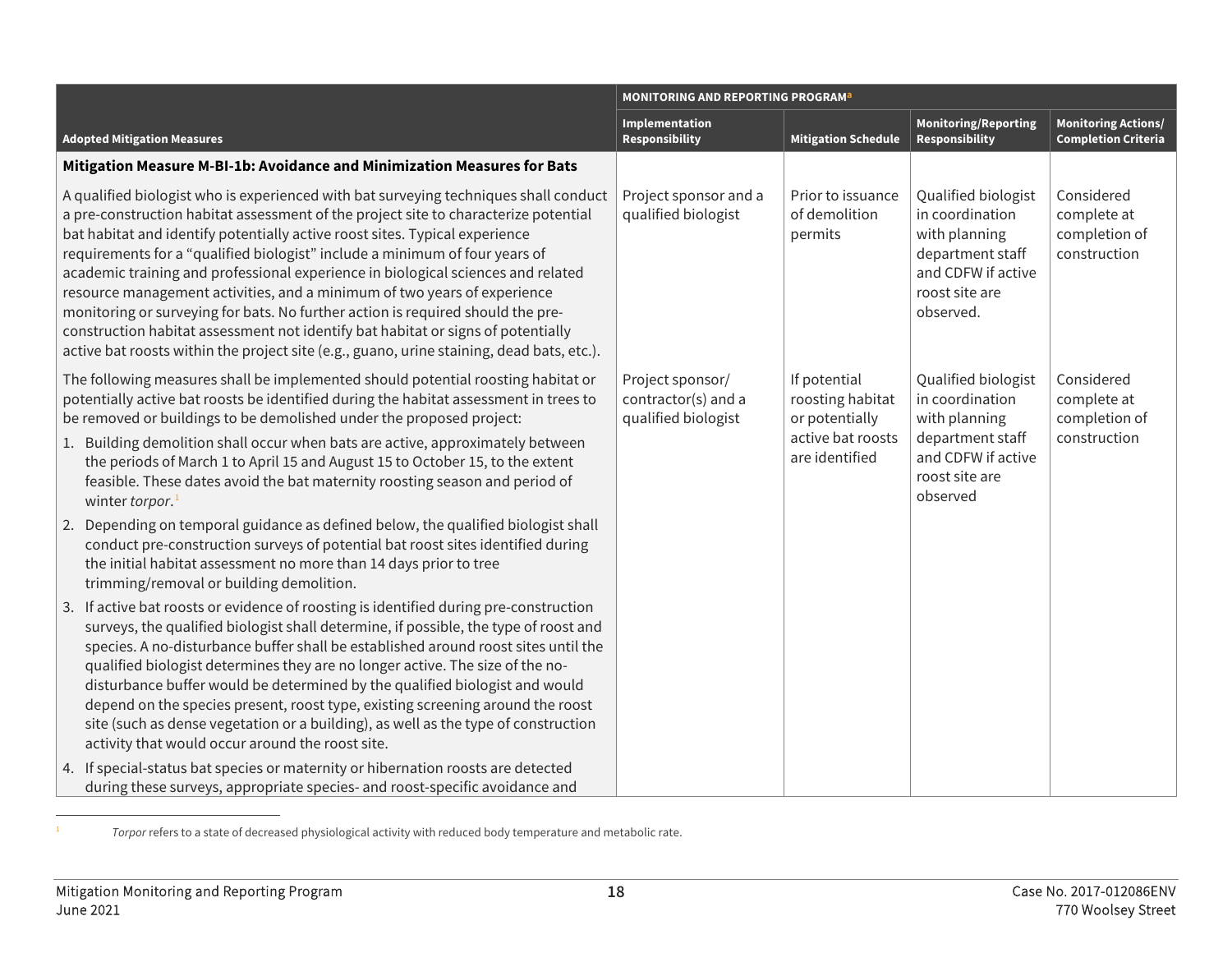|                                                                                                                                                                                                                                                                                                                                                                                                                                                                                                                                                                                                                                                                                                                                                                                                                                                                                                                                                                         | <b>MONITORING AND REPORTING PROGRAM</b> <sup>a</sup> |                                                           |                                                                                                                                                                                                                                 |                                                                          |
|-------------------------------------------------------------------------------------------------------------------------------------------------------------------------------------------------------------------------------------------------------------------------------------------------------------------------------------------------------------------------------------------------------------------------------------------------------------------------------------------------------------------------------------------------------------------------------------------------------------------------------------------------------------------------------------------------------------------------------------------------------------------------------------------------------------------------------------------------------------------------------------------------------------------------------------------------------------------------|------------------------------------------------------|-----------------------------------------------------------|---------------------------------------------------------------------------------------------------------------------------------------------------------------------------------------------------------------------------------|--------------------------------------------------------------------------|
| <b>Adopted Mitigation Measures</b>                                                                                                                                                                                                                                                                                                                                                                                                                                                                                                                                                                                                                                                                                                                                                                                                                                                                                                                                      | Implementation<br>Responsibility                     | <b>Mitigation Schedule</b>                                | <b>Monitoring/Reporting</b><br><b>Responsibility</b>                                                                                                                                                                            | <b>Monitoring Actions/</b><br><b>Completion Criteria</b>                 |
| protection measures shall be developed by the qualified biologist in<br>coordination with the California Department of Fish and Wildlife. Such measures<br>may include postponing the removal of buildings, establishing exclusionary<br>work buffers while the roost is active (e.g., 100-foot no-disturbance buffer), or<br>other avoidance measures.<br>5. The qualified biologist shall be present during building demolition if potential                                                                                                                                                                                                                                                                                                                                                                                                                                                                                                                          |                                                      |                                                           |                                                                                                                                                                                                                                 |                                                                          |
| bat roosting habitat or active bat roosts are present. Buildings with active roosts<br>shall be disturbed only under clear weather conditions when precipitation is not<br>forecast for three days and when daytime temperatures are at least 50 degrees<br>Fahrenheit.                                                                                                                                                                                                                                                                                                                                                                                                                                                                                                                                                                                                                                                                                                 |                                                      |                                                           |                                                                                                                                                                                                                                 |                                                                          |
| 6. The demolition of buildings containing or suspected to contain bat roosting<br>habitat or active bat roosts shall be done under the supervision of the qualified<br>biologist. When appropriate, buildings shall be partially dismantled to<br>significantly change the roost conditions, causing bats to abandon and not<br>return to the roost, likely in the evening and after bats have emerged from the<br>roost to forage. Under no circumstances shall active maternity roosts be<br>disturbed until the roost disbands at the completion of the maternity roosting<br>season or otherwise becomes inactive, as determined by the qualified biologist.                                                                                                                                                                                                                                                                                                        |                                                      |                                                           |                                                                                                                                                                                                                                 |                                                                          |
|                                                                                                                                                                                                                                                                                                                                                                                                                                                                                                                                                                                                                                                                                                                                                                                                                                                                                                                                                                         | <b>GEOLOGY AND SOILS</b>                             |                                                           |                                                                                                                                                                                                                                 |                                                                          |
| Mitigation Measure GE-5a: Worker Environmental Awareness Training During<br><b>Ground Disturbing Construction Activities</b>                                                                                                                                                                                                                                                                                                                                                                                                                                                                                                                                                                                                                                                                                                                                                                                                                                            |                                                      |                                                           |                                                                                                                                                                                                                                 |                                                                          |
| Prior to commencing construction, and ongoing throughout ground disturbing<br>activities (e.g., excavation, utility installation, the project sponsor or their designee<br>(herein referred as project sponsor) shall ensure that all project construction<br>workers are trained on the contents of the Paleontological Resources Alert Sheet<br>(Draft for Review provided), as provided by the Environmental Review Officer (ERO).<br>The Paleontological Resources Alert Sheet shall be prominently displayed at the<br>construction site, during ground disturbing activities, to provide pre-construction<br>worker environmental awareness training regarding potential paleontological<br>resources.<br>In addition, the project sponsor shall inform construction personnel of the<br>immediate stop work procedures and other procedures to be followed if bones or<br>other potential fossils are unearthed at the project site. As new workers that will be | Project sponsor/<br>contractor(s)                    | Prior to and<br>during ground<br>disturbing<br>activities | Project sponsor<br>and contractor(s)<br>shall distribute an<br>alert sheet and<br>submit a<br>confirmation letter<br>to the<br>Environmental<br><b>Review Officer</b><br>each time a<br>training session is<br>held. The letter | Considered<br>complete upon<br>end of ground<br>disturbing<br>activities |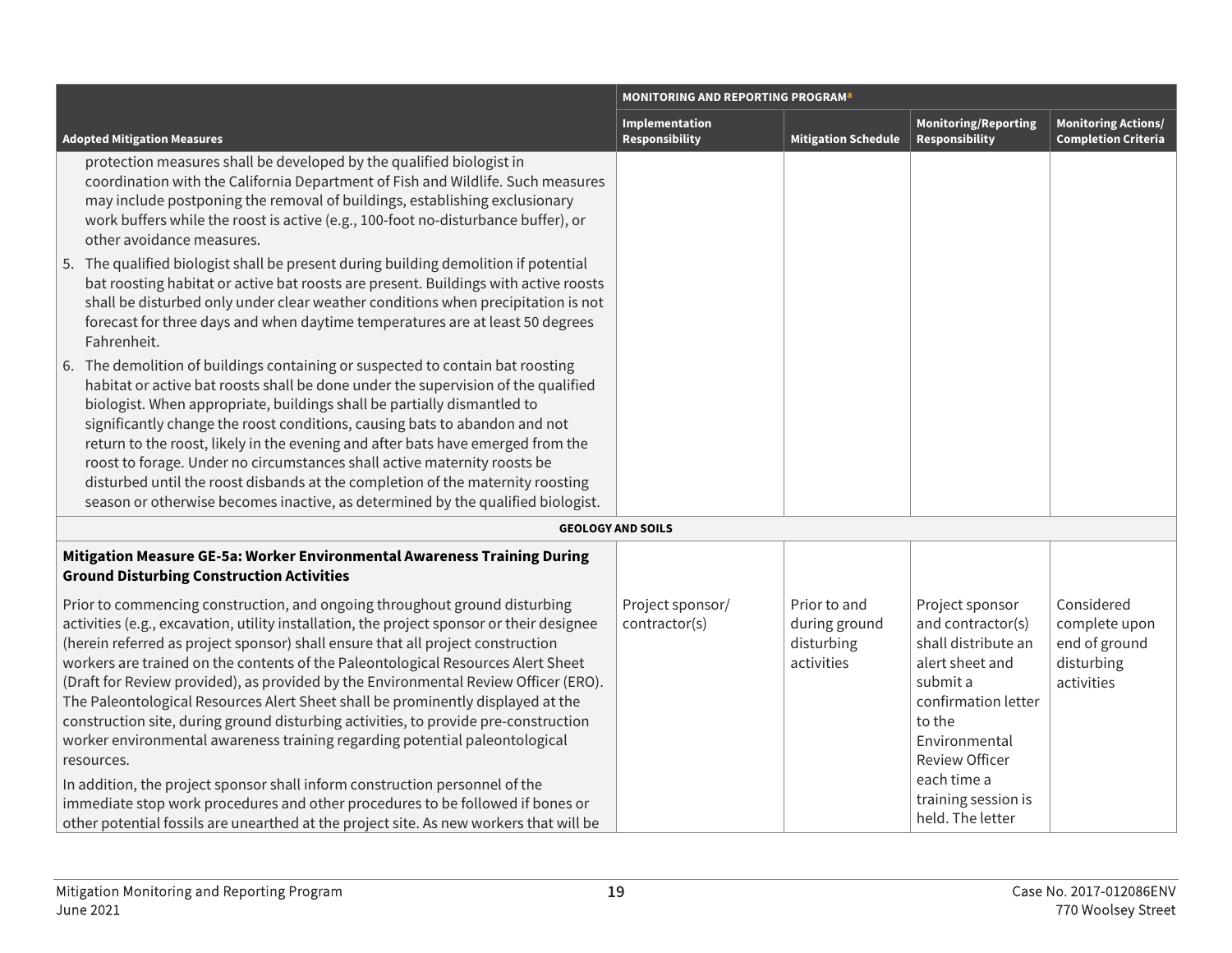|                                                                                                                                                                                                                                                                                                                                                                                                                                                                                                                                                                                                                                                                                                                                                                                                                                                                                                                                                                                                                                                                                                                                                                                                                                                                                                                                                                                                                                                                                                                                                                                                                                                                                                                                                                                                                              | <b>MONITORING AND REPORTING PROGRAM<sup>a</sup></b>                                                                                                      |                                                                                                               |                                                                                                                                                                                                                                                 |                                                                                                                                                                                                                                                                |
|------------------------------------------------------------------------------------------------------------------------------------------------------------------------------------------------------------------------------------------------------------------------------------------------------------------------------------------------------------------------------------------------------------------------------------------------------------------------------------------------------------------------------------------------------------------------------------------------------------------------------------------------------------------------------------------------------------------------------------------------------------------------------------------------------------------------------------------------------------------------------------------------------------------------------------------------------------------------------------------------------------------------------------------------------------------------------------------------------------------------------------------------------------------------------------------------------------------------------------------------------------------------------------------------------------------------------------------------------------------------------------------------------------------------------------------------------------------------------------------------------------------------------------------------------------------------------------------------------------------------------------------------------------------------------------------------------------------------------------------------------------------------------------------------------------------------------|----------------------------------------------------------------------------------------------------------------------------------------------------------|---------------------------------------------------------------------------------------------------------------|-------------------------------------------------------------------------------------------------------------------------------------------------------------------------------------------------------------------------------------------------|----------------------------------------------------------------------------------------------------------------------------------------------------------------------------------------------------------------------------------------------------------------|
| <b>Adopted Mitigation Measures</b>                                                                                                                                                                                                                                                                                                                                                                                                                                                                                                                                                                                                                                                                                                                                                                                                                                                                                                                                                                                                                                                                                                                                                                                                                                                                                                                                                                                                                                                                                                                                                                                                                                                                                                                                                                                           | Implementation<br><b>Responsibility</b>                                                                                                                  | <b>Mitigation Schedule</b>                                                                                    | <b>Monitoring/Reporting</b><br>Responsibility                                                                                                                                                                                                   | <b>Monitoring Actions/</b><br><b>Completion Criteria</b>                                                                                                                                                                                                       |
| involved in ground disturbing activities arrive at the project site, the construction<br>supervisor shall train them.<br>The project sponsor shall submit in writing (email, letter, memo) confirming the<br>timing of the worker training) to the ERO. The letter shall confirm the project's<br>location, the date of training, the location of the informational handout display, and<br>the number of participants. The letter shall be transmitted to the ERO within five (5)<br>business days of conducting the training.                                                                                                                                                                                                                                                                                                                                                                                                                                                                                                                                                                                                                                                                                                                                                                                                                                                                                                                                                                                                                                                                                                                                                                                                                                                                                              |                                                                                                                                                          |                                                                                                               | shall be submitted<br>within five (5)<br>business days of<br>conducting a<br>training session.                                                                                                                                                  |                                                                                                                                                                                                                                                                |
| Mitigation Measure M-GE-5b: Discovery of Unanticipated Paleontological<br><b>Resources during Ground Disturbing Construction Activities</b>                                                                                                                                                                                                                                                                                                                                                                                                                                                                                                                                                                                                                                                                                                                                                                                                                                                                                                                                                                                                                                                                                                                                                                                                                                                                                                                                                                                                                                                                                                                                                                                                                                                                                  |                                                                                                                                                          |                                                                                                               |                                                                                                                                                                                                                                                 |                                                                                                                                                                                                                                                                |
| In the event of the discovery of an unanticipated paleontological resource during<br>construction, the project sponsor or their designee (herein referred as project<br>sponsor) shall ensure ground disturbing activities shall temporarily be halted within<br>20 feet of the find until the discovery is examined by a qualified paleontologist as<br>recommended by the Society of Vertebrate Paleontology standards (SVP 2010) and<br>Best Practices in Mitigation Paleontology (Murphey et al. 2019). Work within the<br>sensitive area shall resume only when deemed appropriate by the qualified<br>paleontologist in consultation with the Environmental Review Officer (ERO).<br>The qualified paleontologist shall determine: (1) if the discovery is scientifically<br>significant; (2) the necessity for involving other responsible or resource agencies and<br>stakeholders, if required or determined applicable; and (3) methods for resource<br>recovery. If a paleontological resource assessment results in a determination that<br>the resource is not scientifically important, this conclusion shall be documented in a<br>Paleontological Evaluation Letter to demonstrate compliance with applicable<br>statutory requirements (e.g., Federal Antiquities Act of 1906, CEQA Guidelines<br>section 15064.5, California Public Resources Code chapter 17, section 5097.5,<br>Paleontological Resources Preservation Act 2009). The Paleontological Evaluation<br>Letter shall be submitted to the ERO for review within 30 days of the discovery.<br>If the qualified paleontologist determines that a paleontological resource is of<br>scientific importance, and there are no feasible measures to avoid disturbing this<br>paleontological resource, the qualified paleontologist shall prepare a | Project sponsor,<br>qualified<br>paleontologist, and<br>construction<br>contractor, at the<br>direction of the<br><b>Environmental Review</b><br>Officer | In the event of<br>the discovery of<br>an unanticipated<br>paleontological<br>resource during<br>construction | If necessary, the<br>project sponsor<br>and a qualified<br>paleontologist<br>shall submit a<br>Paleontological<br><b>Evaluation Letter</b><br>or Paleontological<br><b>Resources Report</b><br>to the<br>Environmental<br><b>Review Officer</b> | Considered<br>complete upon<br>end of ground<br>disturbing<br>activities or, if<br>necessary,<br>approval of a<br>Paleontological<br><b>Evaluation Letter</b><br>or<br>Paleontological<br>Resources<br>Report by the<br>Environmental<br><b>Review Officer</b> |
| Paleontological Impact Reduction Program (impact reduction program). The impact<br>reduction program shall include measures to fully document and recover the<br>resource of scientific importance. The qualified paleontologist shall submit the                                                                                                                                                                                                                                                                                                                                                                                                                                                                                                                                                                                                                                                                                                                                                                                                                                                                                                                                                                                                                                                                                                                                                                                                                                                                                                                                                                                                                                                                                                                                                                            |                                                                                                                                                          |                                                                                                               |                                                                                                                                                                                                                                                 |                                                                                                                                                                                                                                                                |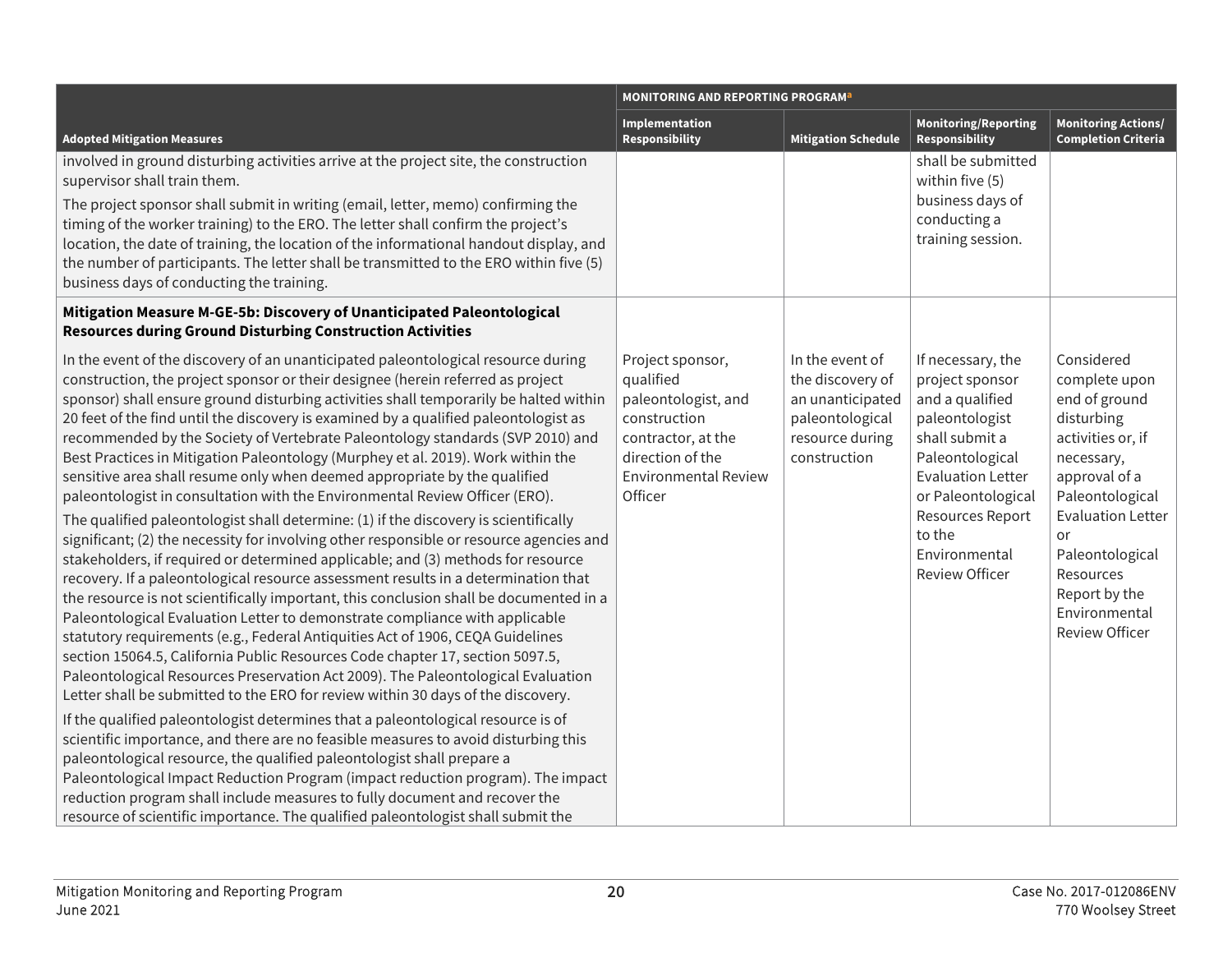|                                                                                                                                                                                                                                                                                                                                                                                                                                                                                                                                                                                                                                                                                                                                                                                                                                                                                                                                                                                                                                                                                                                                                                                                                                                                                               | <b>MONITORING AND REPORTING PROGRAM</b> <sup>a</sup> |                            |                                                      |                                                          |
|-----------------------------------------------------------------------------------------------------------------------------------------------------------------------------------------------------------------------------------------------------------------------------------------------------------------------------------------------------------------------------------------------------------------------------------------------------------------------------------------------------------------------------------------------------------------------------------------------------------------------------------------------------------------------------------------------------------------------------------------------------------------------------------------------------------------------------------------------------------------------------------------------------------------------------------------------------------------------------------------------------------------------------------------------------------------------------------------------------------------------------------------------------------------------------------------------------------------------------------------------------------------------------------------------|------------------------------------------------------|----------------------------|------------------------------------------------------|----------------------------------------------------------|
| <b>Adopted Mitigation Measures</b>                                                                                                                                                                                                                                                                                                                                                                                                                                                                                                                                                                                                                                                                                                                                                                                                                                                                                                                                                                                                                                                                                                                                                                                                                                                            | Implementation<br><b>Responsibility</b>              | <b>Mitigation Schedule</b> | <b>Monitoring/Reporting</b><br><b>Responsibility</b> | <b>Monitoring Actions/</b><br><b>Completion Criteria</b> |
| impact reduction program to the ERO for review and approval. The impact<br>reduction program shall be submitted to the ERO for review within 10 business days<br>of the discovery. Upon approval by the ERO, ground disturbing activities in the<br>project area shall resume and be monitored as determined by the qualified<br>paleontologist for the duration of such activities.                                                                                                                                                                                                                                                                                                                                                                                                                                                                                                                                                                                                                                                                                                                                                                                                                                                                                                          |                                                      |                            |                                                      |                                                          |
| The impact reduction program shall include: (1) procedures for construction<br>monitoring at the project site; (2) fossil preparation and identification procedures;<br>(3) curation of paleontological resources of scientific importance into an<br>appropriate repository; and (4) preparation of a Paleontological Resources Report<br>(report or paleontology report) at the conclusion of ground disturbing activities. The<br>report shall include dates of field work, results of monitoring, fossil identifications to<br>the lowest possible taxonomic level, analysis of the fossil collection, a discussion of<br>the scientific significance of the fossil collection, conclusions, locality forms, an<br>itemized list of specimens, and a repository receipt from the curation facility. The<br>project sponsor shall be responsible for the preparation and implementation of the<br>impact reduction program, in addition to any costs necessary to prepare and<br>identify collected fossils, and for any curation fees charged by the paleontological<br>repository. The paleontology report shall be submitted to the ERO for review within<br>30 business days from conclusion of ground disturbing activities, or as negotiated<br>following consultation with the ERO. |                                                      |                            |                                                      |                                                          |

#### NOTES:

**a** Definitions of MMRP Column Headings:<br>Adopted Mitiantion Measures: FL

- *Adopted Mitigation Measures:* Full text of the mitigation measure(s) copied verbatim from the final CEQA document.
- *Implementation Responsibility:* Entity who is responsible for implementing the mitigation measure. In most cases this is the project sponsor and/or project's sponsor's contractor/consultant and at times under the direction of the planning department.
- *Mitigation Schedule:* Identifies milestones for when the actions in the mitigation measure need to be implemented.
- *Monitoring/Reporting Responsibility:* Identifies who is responsible for monitoring compliance with the mitigation measure and any reporting responsibilities. In most cases it is the Planning Department who is responsible for monitoring compliance with the mitigation measure. If a department or agency other than the planning department is identified as responsible for monitoring, there should be an expressed agreement between the planning department and that other department/agency. In most cases the project sponsor, their contractor, or consultant are responsible for any reporting requirements.
- *Monitoring Actions/Completion Criteria:* Identifies the milestone at which the mitigation measure is considered complete. This may also identify requirements for verifying compliance.